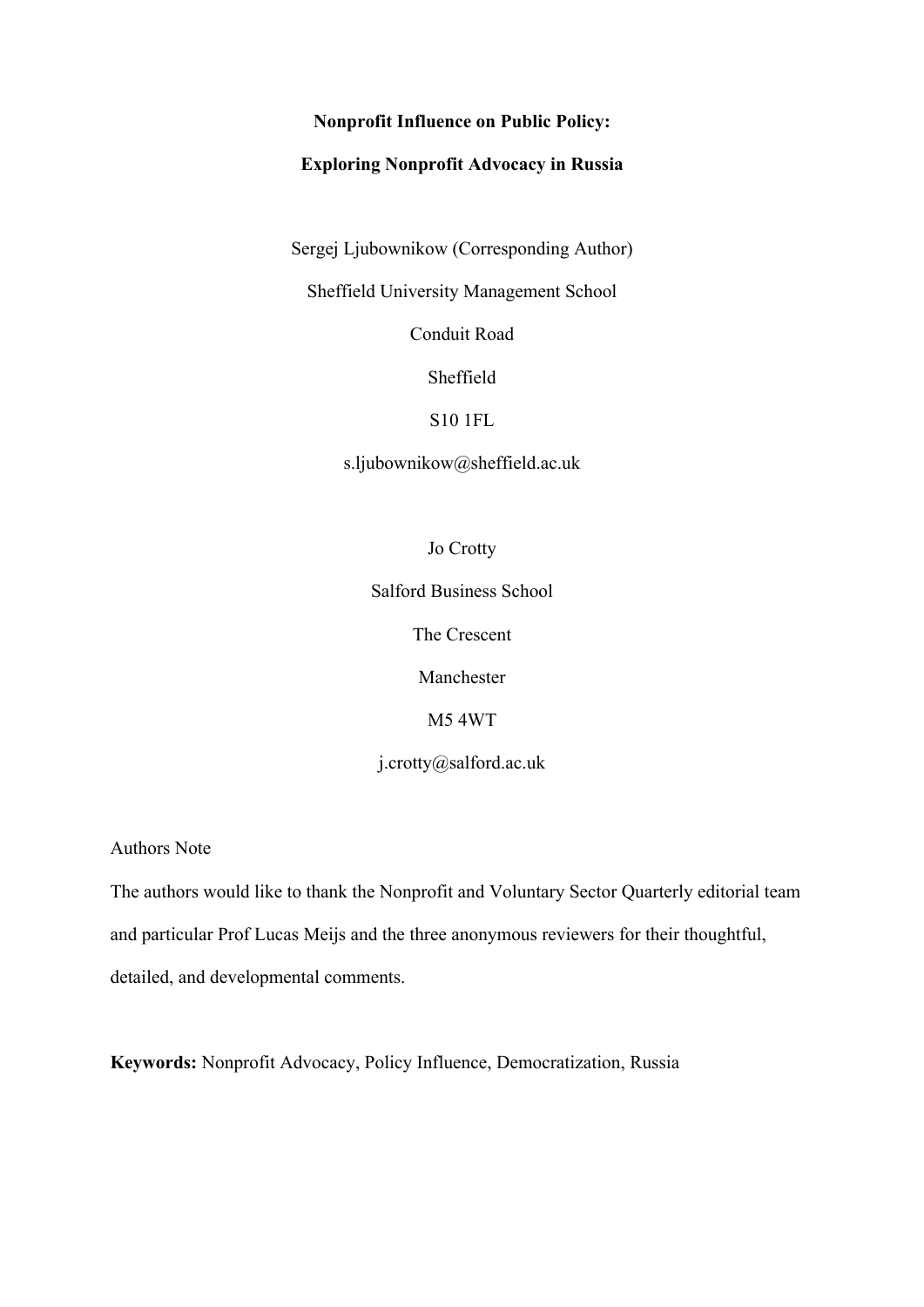#### **Abstract**

This paper examines the advocacy tactics of Russian nonprofits. While Russian nonprofits and their activities have been widely researched, specific insight into their use of advocacy tactics remains limited. In this paper we address this gap by broadening the understanding of how Russian nonprofits engage in advocacy. To do so we engage both Mosley's (2012) indirect/insider framework and qualitative data collected from health and education nonprofits (HEnonprofits) in three Russian industrial regions. We demonstrate that Russian HEnonprofits, while having access to various advocacy tactics, fail to employ them effectively. They are instead used for organizational maintenance and case/client advocacy. In conclusion, we discuss a potential typology of advocacy tactics in Russia, the usefulness of Mosley's framework in this context and the implications of the failure to advocate for democratization within the Russian Federation.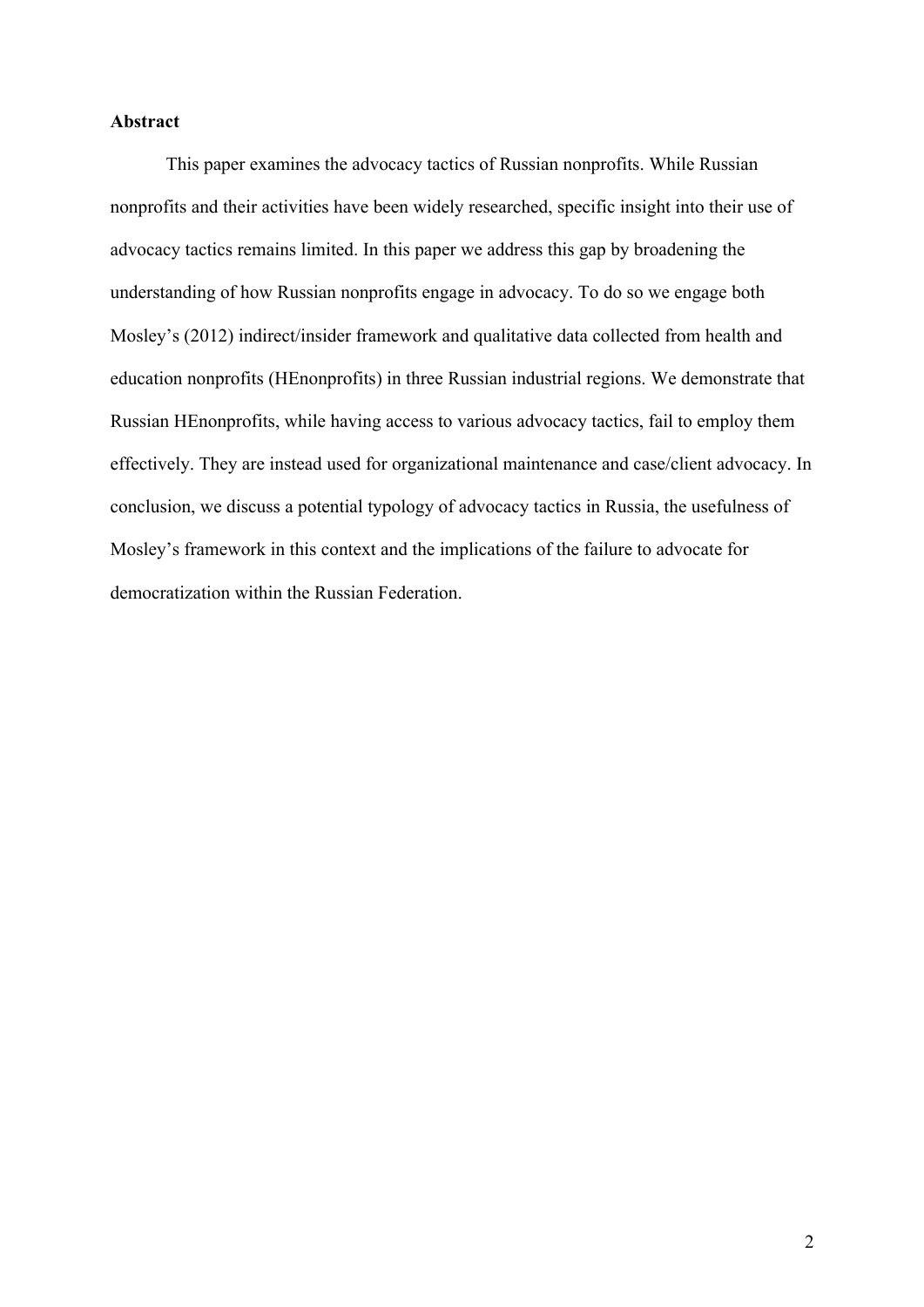Following the transition process after the collapse of the Soviet Union, the Russian Federation has retained a mix of democratic participation and authoritarian rule (Wegren & Konitzer, 2007). This means that Russia's *brand* of democratic governance or managed democracy (Wegren & Konitzer, 2007), limits the scope of nonprofit activity and thus impact the ability of organizations to engage in activities aimed at influencing public policy – generally referred to as advocacy. To shed light on this issue, we illustrate the nature, type, and use of advocacy tactics by Russian nonprofits in the health and education sector; a sector hitherto relatively neglected in the study of Russian civil society (Ljubownikow & Crotty, 2014).

The focus on health and education nonprofits (hereon in: HEnonprofits) offers specific insight into an area which has seen government failure (Weisbrod, 1978) – the retreat of the Russian state from its social responsibilities (Sil & Chen, 2004) – with the burden falling on HEnonprofits to plug the gap (Rivkin-Fish, 1999). The health sector in particular has seen increased demand for services related to drug and alcohol abuse, mental health, and HIV/AIDS: areas in which Russian practices are said to be lagging behind global best practice (Titterton, 2006). Further, Iarskaia-Smirnova and Romanov (2002) conclude that resource allocation and social service-provision by the Russian state suffers from inertia. Given the lack of democratic accountability within a system of managed democracy (Wegren & Konitzer, 2007) it is advocacy by HEnonprofits which could provide important impetus for necessary changes in this area of public policy. Therefore, we ask how Russian HEnonprofits advocate in this context. In so doing we address Almog-Bar and Schmid's (2014) recent call for a more nuanced understanding of advocacy in different contexts. To do so we structure the paper as follows. We first outline the literature on nonprofit advocacy, followed by an overview of factors affecting advocacy activities of Russian nonprofits. We then describe the research study from which the findings in the paper derive and present its findings. To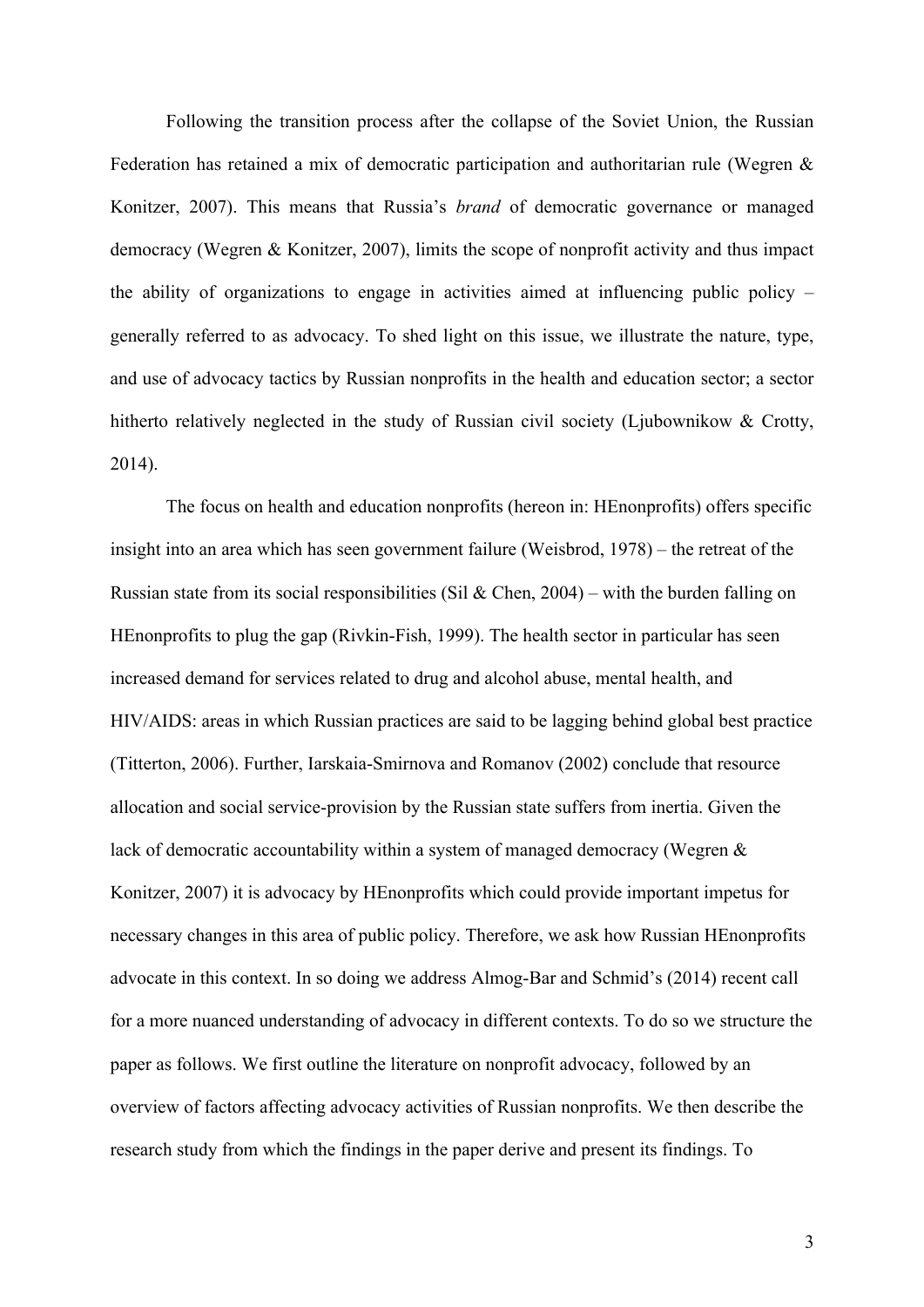conclude, we illustrate the limitations of the study and outline the contributions the paper makes.

#### **Nonprofit Advocacy Activities**

We understand advocacy as the "expressive function" (James & Rose-Ackerman, 1986, p. 9) or the voice of nonprofits. By this we mean their ability to gain *access* to the relevant institutions or individuals and the *capability* to influence them (Almog-Bar & Schmid, 2014). Hence advocacy can be seen as "the term generally used to describe efforts to influence public policy" (Boris & Mosher-Williams, 1998, p. 488) and thus to effect changes in the nonprofits' operating environment (Frumkin, 2002; Moulton & Eckerd, 2012; Suarez & Hwang, 2008). Similar to other contexts, public policy in the Russian Federation is understood as the principles, policies, and practices implement by state power (Wheeler, Unbegaun, Falla, & Thompson, 2000). Advocacy therefore turns nonprofits into active governance actors (Chaskin & Greenberg, 2013); non-elected representatives for their constituency or the public (Mosley & Grogan, 2013). Consequently, the objectives of nonprofit advocacy activities are wide ranging and can include agenda setting, influencing long-term priorities and/or resource allocation (Andrews & Edwards, 2004). In addition, Mosley (2012) observes that nonprofits engage in advocacy activities when policy restricts their ability to deliver services, use advocacy to build partnerships *with* the state and its agents, to secure funding, and/or share/promote their expertise. A vital part of nonprofit advocacy activities also relates to lobbying, the attempt to directly influence legislation or legislative developments (Suarez & Hwang, 2008). Both advocacy as well as its subset of lobbying activities are shaped by the regulatory context faced by nonprofits (Kerlin & Reid, 2010).

In this paper we focus on service-providing nonprofits for whom advocacy is often a secondary activity (Van Til, 2009). These organizations, due to the nature of their funding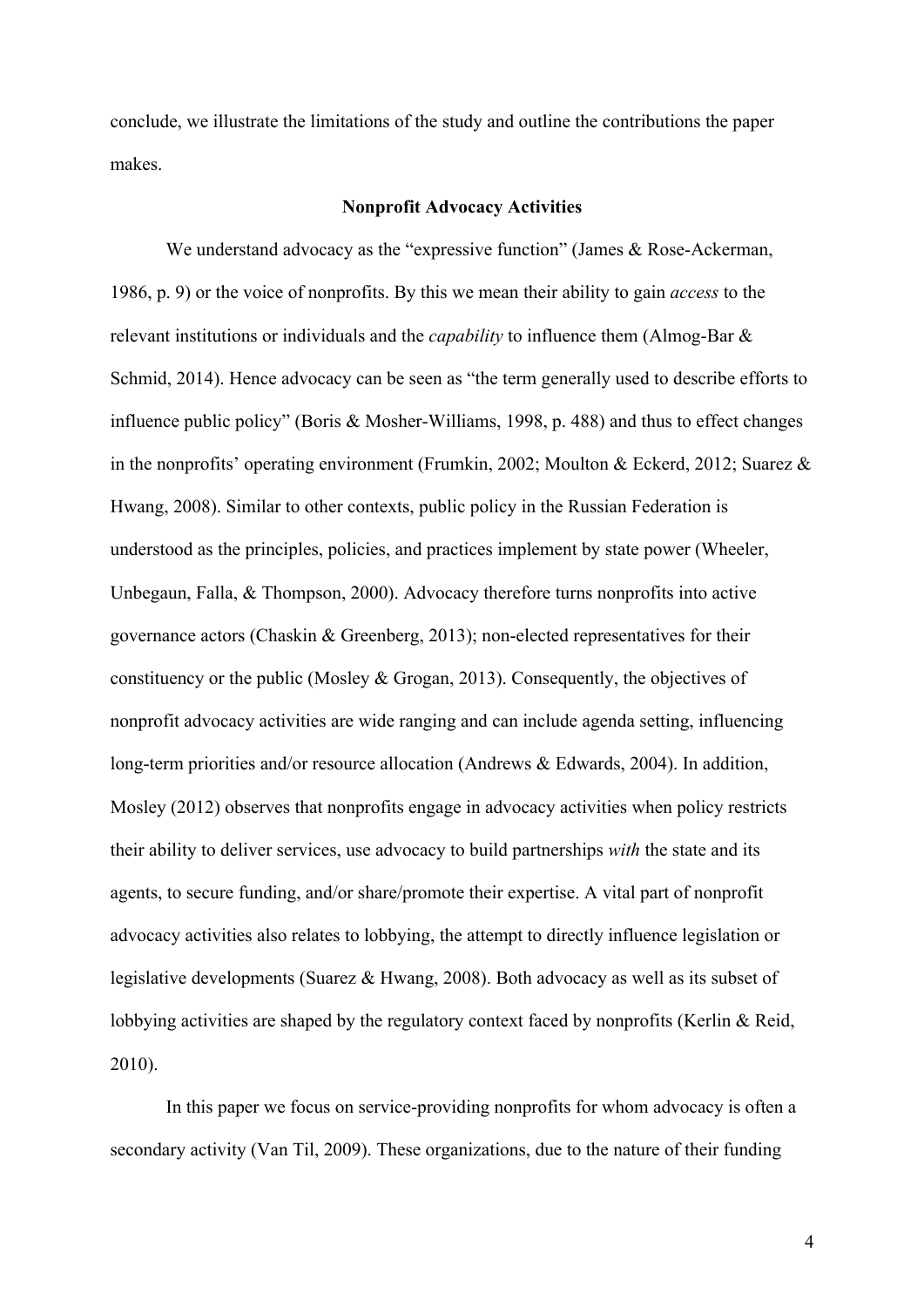arrangements, are often in a good position to access policy makers (Mosley, 2010; Moulton & Eckerd, 2012). For many such nonprofits advocacy is a crucial support activity (Van Til, 2009). Even though service-providing nonprofits will have fewer organizational capabilities than their advocacy specialist counterparts (Andrews & Edwards, 2004), their engagement in advocacy is often crucial to achieve both their long-term objectives (Suarez & Hwang, 2008) and to create spaces for social engagement.

Service-providing nonprofits chose to engage in advocacy for either social benefit, e.g. often associated with lobbying in the public interest, or organizational benefits, e.g. advocacy for organizational maintenance and/or survival (Duer & Mateo, 2013; Garrow & Hasenfeld, 2014; Mosley, 2012; Suarez & Hwang, 2008). Nicholson-Crotty (2009) finds that advocacy can often lead to costly retribution against nonprofits by hostile ruling and governing elites, including the withholding of resources. In turn this means that service-providing nonprofits have to carefully balance their social justice and public interest goals with their serviceproviding activities (Sanders & McClellan, 2014; Tomlinson & Schwabenland, 2009). We now turn to look in more detail at potential advocacy tactics used by service-providing nonprofits.

## **Nonprofit Advocacy Tactics**

Mosley (2011) states that nonprofits can engage in advocacy that is indirect and/or insider focused. Indirect tactics are used when nonprofits advocate without directly participating in the policy making process. Hence, indirect tactics are targeted at engaging the public and influencing the public discourse. Indirect advocacy activities may include "writing letters to the editor, working with advocacy coalitions, issuing policy reports, and conducting a demonstration" (Mosley 2011, p.441) or utilizing social media outlets (Guo & Saxton, 2014). The mobilization of the public is key to indirect tactics and thus such tactics are more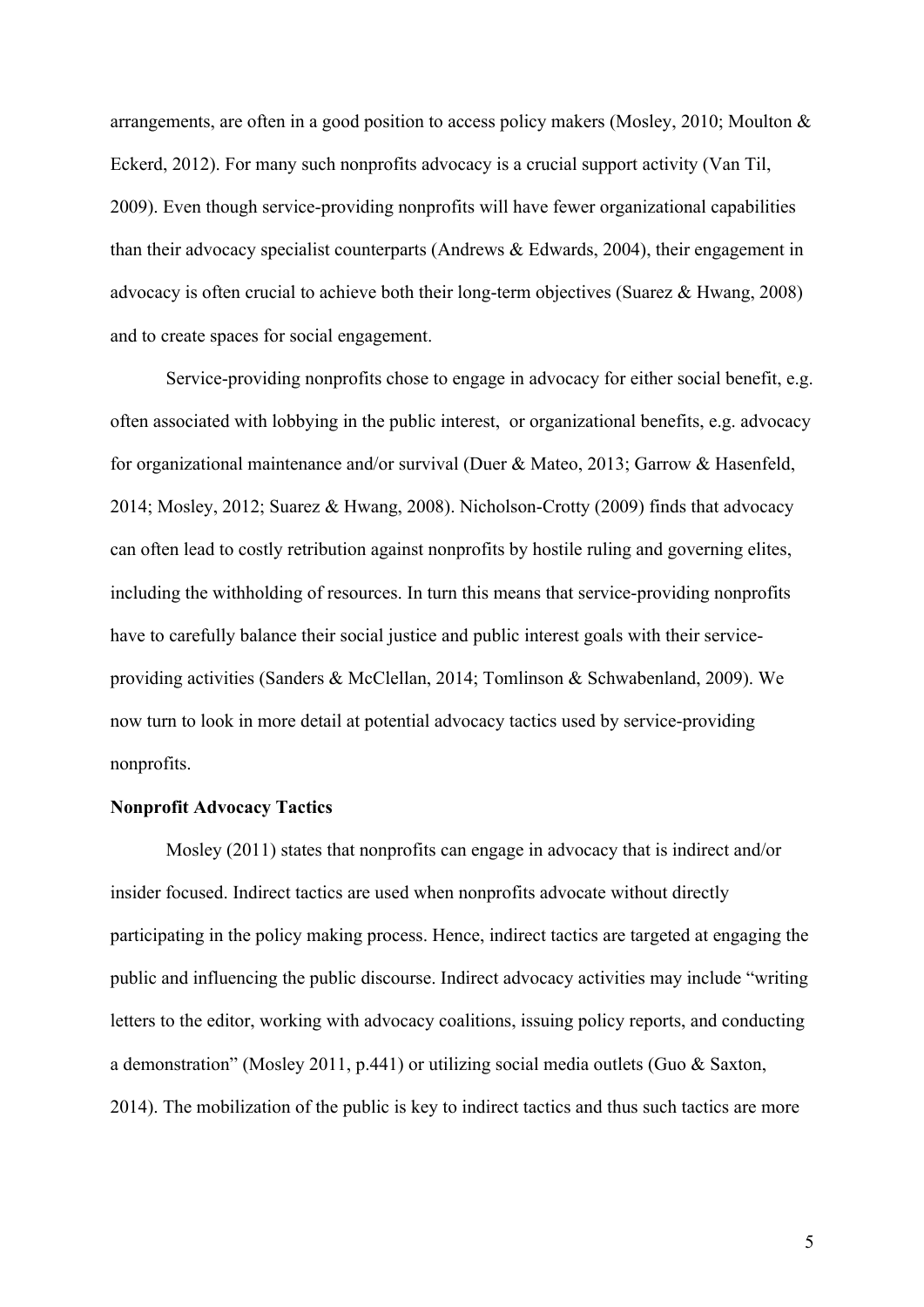conducive to advocate for issues which have a wider social benefit (i.e. benefit the broader public (Garrow & Hasenfeld, 2014)).

Conversely, where nonprofits use their personal connection to influence public policy, Mosley (2011) describes this as *insider* advocacy or tactics. *Insider* tactics rely on the nonprofit's capability to directly interact with ruling and governing elites. This interaction can take place in a formal, institutionalized setting such as public hearings or committees or informally through personal meetings (Mosley, 2011). To operationalize *insider* tactics nonprofits not only require direct access to state institutions but also to individuals embedded within ruling and governing elites. These sort of advocacy activities are more conducive to ensuring organizational maintenance (Duer & Mateo, 2013; Mosley, 2012).

In a democratic context, nonprofits seek a balanced combination of both indirect and insider tactics to advance their advocacy objectives. In this way they are able to engage with multiple governance levels (Beyers & Kerremans 2012) and raise both public awareness (indirect tactics) and increase direct participation (insider tactics) (Mosley, 2012). Lobbying activities, for example, require this sort of balance of tactics (Suarez & Hwang, 2008). Further, in strengthening their advocacy work nonprofits often use political ties (Beyers  $\&$ Kerremans, 2012), establish advocacy networks (Galaskiewicz, Bielefeld, & Dowell, 2006) join specialized umbrella organizations (Balassiano & Chandler, 2010; Kraemer, Whiteman, & Banerjee, 2013), or bolster membership (Schmid, Bar, & Nirel, 2008).

However, these insights into nonprofit advocacy behavior assume that such organizations operate in an environment within which a political culture of public participation and pluralism exists. This is not the case in the context of the Russian Federation (Titterton, 2006). Yet, understanding nonprofit advocacy in such a context is important for a number of reasons. First, nonprofit advocacy reflects their capability to influence public policy and monitor government behavior (Andrews & Edwards, 2004). Second, advocacy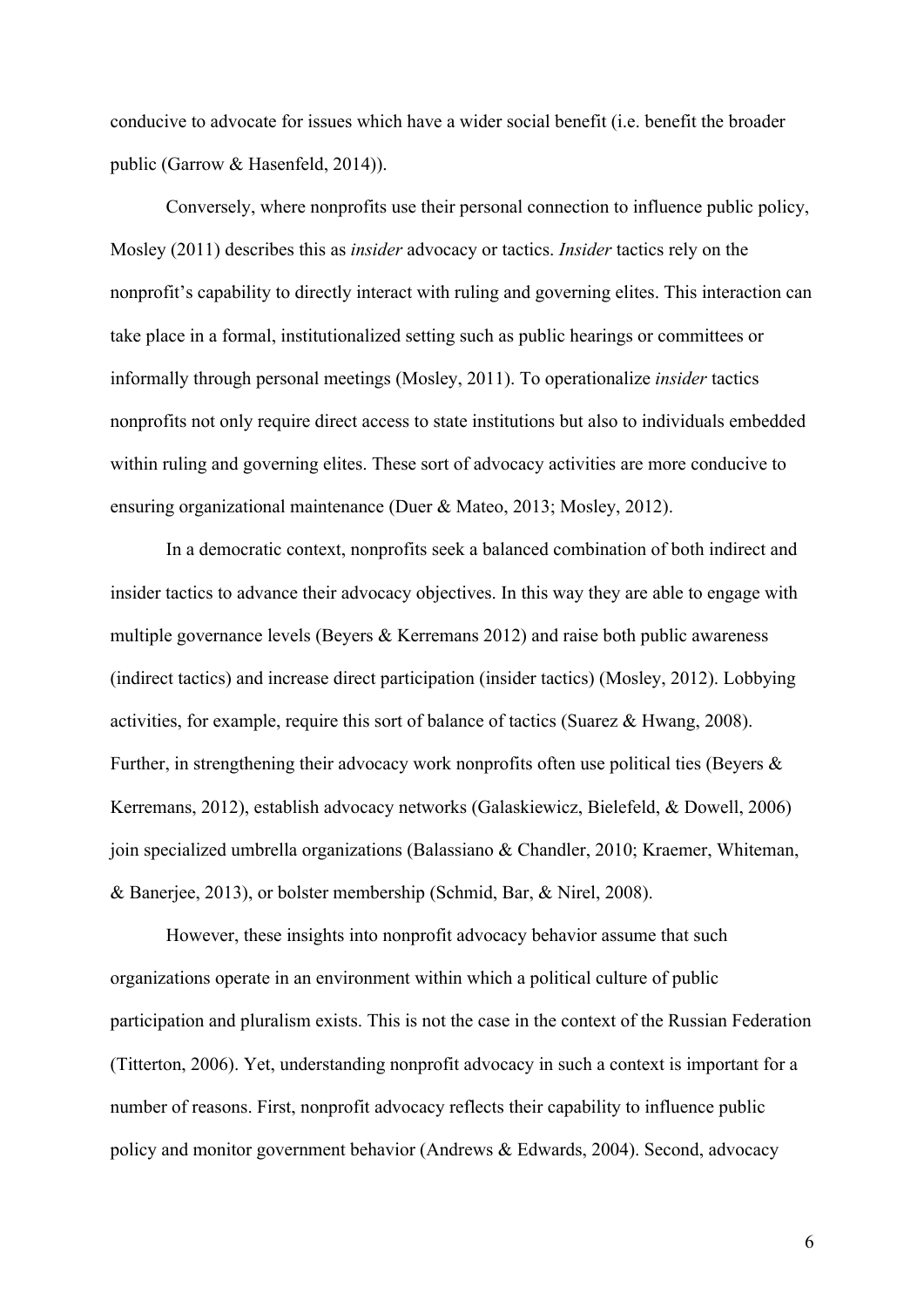reflects the institutionalization of public participation in the political process (Meyer, 2004). Third, advocacy ensures nonprofit survival by facilitating access to resources (Mosley, 2012). Nevertheless, little is known about the availability, motivation and use of advocacy tactics in managed democracies and thus warrants further attention. .

The Russian context therefore provides an interesting venue within which to explore advocacy tactics. To provide some context we shortly summarize the literature of Russian civil society development. In so doing we draw on Salamon and Anheier's (1998) suggestion of considering a variety of contextual influences that shape the social space available for nonprofit activity and action.

#### **A Constricted Social Space: The Advocacy Potential of Russian Nonprofits**

The space in which Russian nonprofits operate is still informed by its Soviet antecedents. During the Soviet Union there was no independent 'third sector' as open dissent and public protest was prohibited. Instead Russian society split into two halves, ordinary citizens in one, using ties of friendship and family to hedge against the vagaries of central planning, whilst elites – factory controllers, senior apparatchiks and party members used similar ties to gain favors, obviate rules and consolidate their position and occupied the other half (Mishler & Rose, 1997; Rose, 2000). Thus strong ties existed within these groups but there was no third sector to bridge the space between the two. This fostered mistrust particularly from citizens towards elites. The result was a constriction of Soviet social space.

Following the collapse of the Soviet Union this constricted spaced remained intact. Elites operationalized their ties to secure control of the newly privatized sector, whilst ordinary citizens used their ties to hedge against the uncertainties of shock therapy, privatization and mass state withdrawal from social services (Mishler & Rose, 1997; Rose, 2000). At the same time organizations like the ones making up the environmental movement which had been so instrumental in taking advantage of the political opportunity of perestroika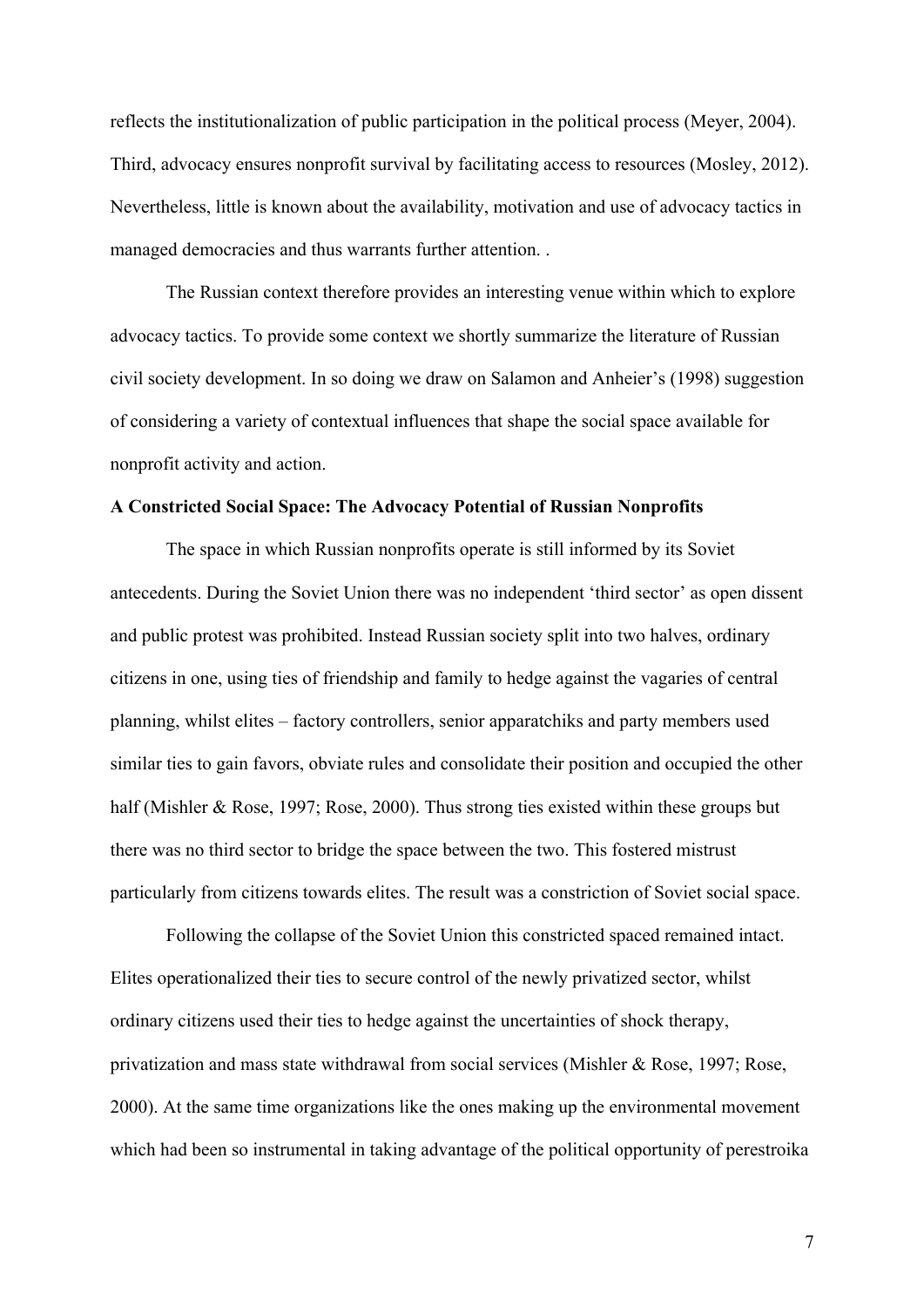for mass protest (Tarrow, 1988; Weiner, 2002), splintered into a myriad of small and single issue organizations competing for resources (Crotty, 2006), no longer capable of engaging the public in this way.

In addition, factors emerging from within the new Russian state further impeded nonprofit development. First the public rejected volunteering in formalized settings as a reaction to forced participation in public life during the Soviet period which meant that nonprofits have difficulties in recruiting volunteers (Howard, 2002); second as a result of Russia's constricted social space legacy nonprofits are parochial and inward looking resulting in a lack of public participation and support for organizations (Crotty, 2006; Spencer, 2011). Third nonprofits were unsuccessful in developing domestic funding channels relying on foreign support directed at activities without public support (Henderson, 2002). Finally, the persistent importance of informal relationships in the Russian Federation (Ledeneva, 2006). As stated above, the nature of central planning necessitated the forming of strong informal relationships, either to access resources or to retain your elite position. Informal relations thus constituted a vital aspect of everyday life in the Soviet Union (Mishler & Rose, 1997) and remain an integral part of political and business life in the Russian Federation (Ledeneva, 2006). However, nonprofits are often characterized as being outside these networks with organizations missing informal relations and their associated links (Ljubownikow, Crotty, & Rodgers, 2013), as well as opposition and hostility towards nonprofits has impeded the development of insider advocacy. In addition, legislative changes since 2006 have limited political opportunity (Ljubownikow & Crotty, 2014; Tarrow, 1988) to engage or bridge the gap between the public and the Russian elite.

The Putin/Medvedev administrations have implemented stricter regulation affecting nonprofits, which include rules on the use of funding (Maxwell, 2006), classifying nonprofits assessed as politically active (for example those engaging in advocacy activities) and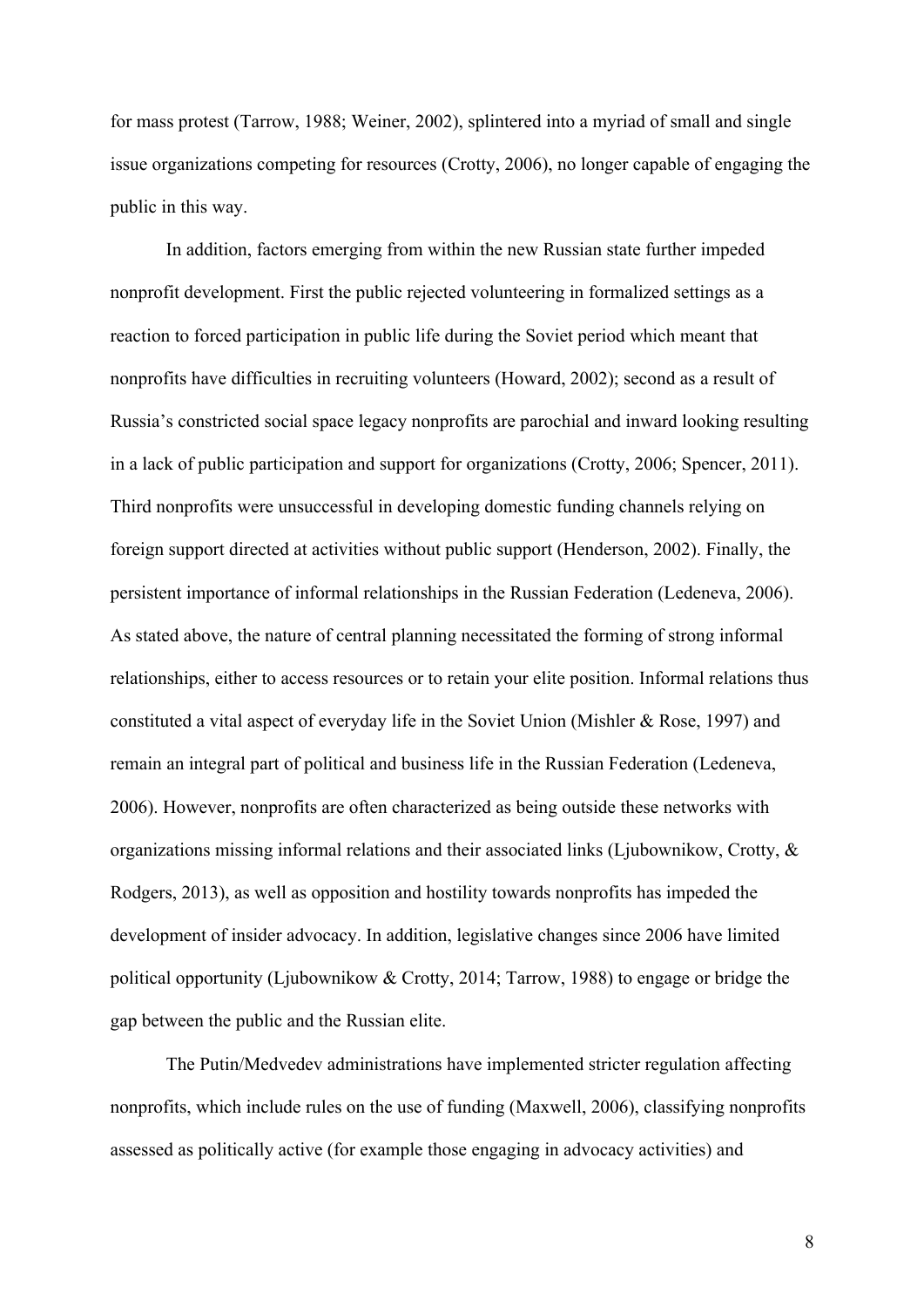receiving foreign funding as foreign agents (Bennetts, 2012). In addition, large fines for unofficial demonstrations have also been introduced (Bryanski, 2012). Alongside these developments, the Russian state has also promoted regional Civic Chambers (*Obshchestvennaya palata*) as the main channel for nonprofit-state interaction (Civic Chamber of the Russian Federation, 2010).

Civic Chambers are government initiated structures meant to encourage scrutiny of public policy making and public administration (Richter, 2009). They are also responsible for the allocation of government funding to nonprofits. Further, the Civic Chambers also organize regular roundtables and committees for invited nonprofits to raise and discuss their issues (Richter, 2009). However, the invited nature of the Civic Chamber (most members are appointed by ruling and governing elites (Richter, 2009)) and its monopoly on access to state authorities have a potential restricting effect on the advocacy activities of nonprofits. Thus legislative, cultural-historic and organizational factors shape a constricted social space for nonprofit advocacy activity. Tarrow (1988) asserts that for political opportunity to occur, nonprofits or social movements need one or a combination of shifting alignments, or division within elite groupings and influential allies, particularly in non-democratic settings, that can protect them from elite response. Within Russia's constricted social space, even if political opportunities arose nonprofits appear to be both without allies and the state has already signaled the nature of its response to nonprofits seeking to take advantage of any such opportunity – ultimately limiting political opportunities therein.

Despite these negative indicators, there are some recent examples where nonprofits have engaged in effective advocacy. This includes criticism of regulatory changes impacting nonprofits (Alekseeva et al., 2005) leading to legislative amendments. Javeline and Lindemann-Komarova (2010) also highlight a positive advocacy experience of nonprofits coming together at a regional level forcing the re-routing of a planned oil pipeline around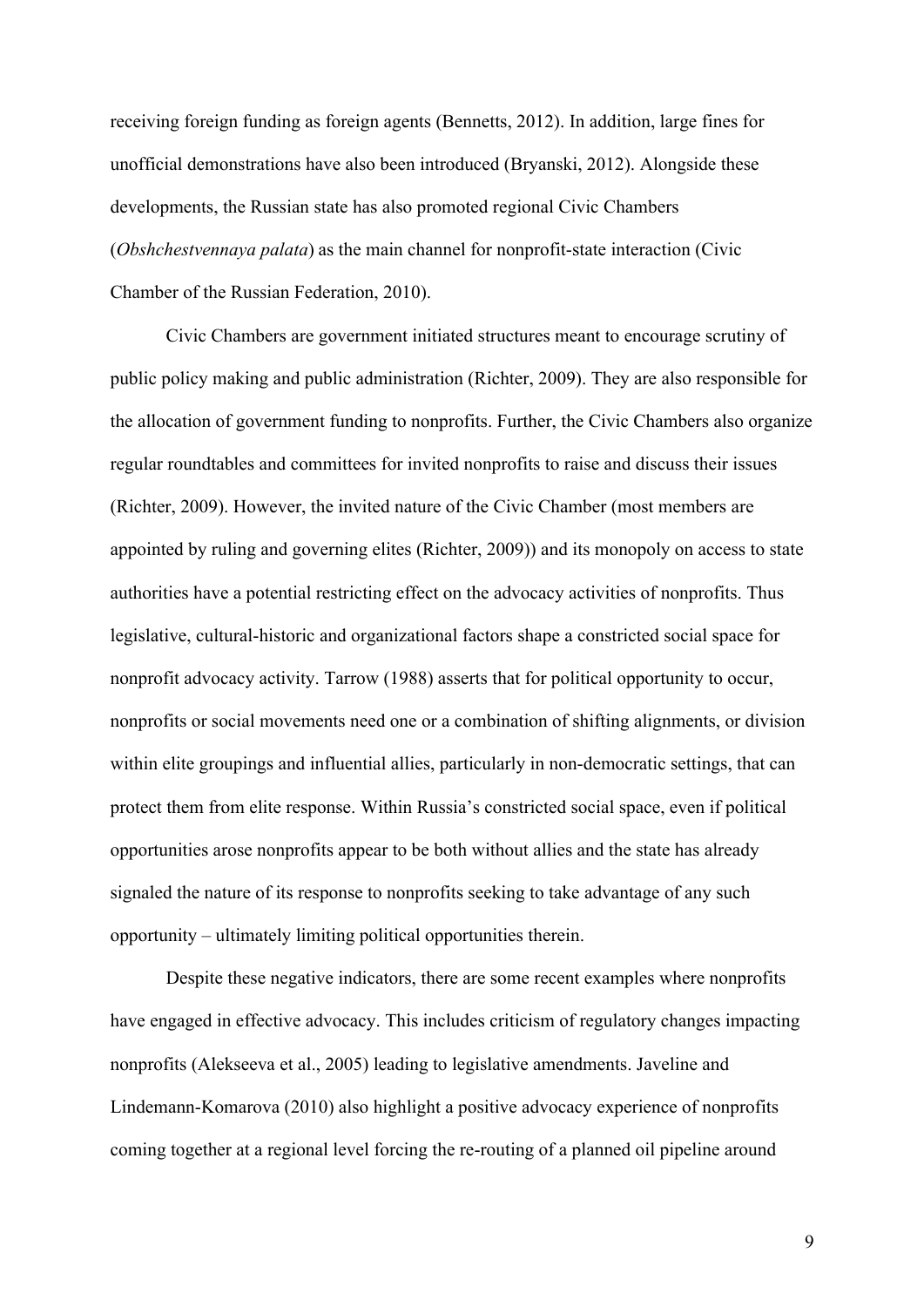Lake Baikal. Nonprofits have also been successful in case advocacy and supported individuals in bringing litigation charges against businesses and local councils through the Russian court system (Fröhlich, 2012). However, these examples contrast strongly with the wider literature on Russian nonprofits which overwhelmingly indicates that such organizations have limited advocacy potential (Crotty & Hall, 2013).

Thus drawing on the wider and general literature on Russian nonprofits we would expect that Russian nonprofits are likely to have underdeveloped or constrained advocacy opportunities. To explore this, we focus on Russian nonprofit engagement in activities of an advocatory nature (including lobbying) and how nonprofits understand and utilize these activities. Before presenting our findings we first provide an overview of our research study.

#### **The Research Study**

To date, most of the understanding of nonprofits in the Russian context has been informed by the study of such organizations in Moscow and St. Petersburg (Javeline & Lindemann-Komarova, 2010). With the experience of organizations in provincial Russia differing, we base our study in the Russian cities of Perm, Yekaterinburg, and Samara. These three cities are representative of Russian cities located in industrialized-provinces, which have a significant defense sector and are over 80% ethnic Russian (Federal State Statistics Service, 2010). We choose these three urban areas as study sites for HEnonprofit advocacy, because they are the location of the respective regional authorities and in provincial Russia it is urban areas where Russia's middle class resides and which is traditional associated with more nonprofit activity (Salamon & Anheier, 1998). Thus these cities provide the study with a relevant as well as sufficiently similar context to examine HEnonprofit advocacy and minimizing potential regional factors to act as explanatory influences (Miles & Huberman, 1999) enhancing transferability of our insights (Lincoln & Guba, 1985).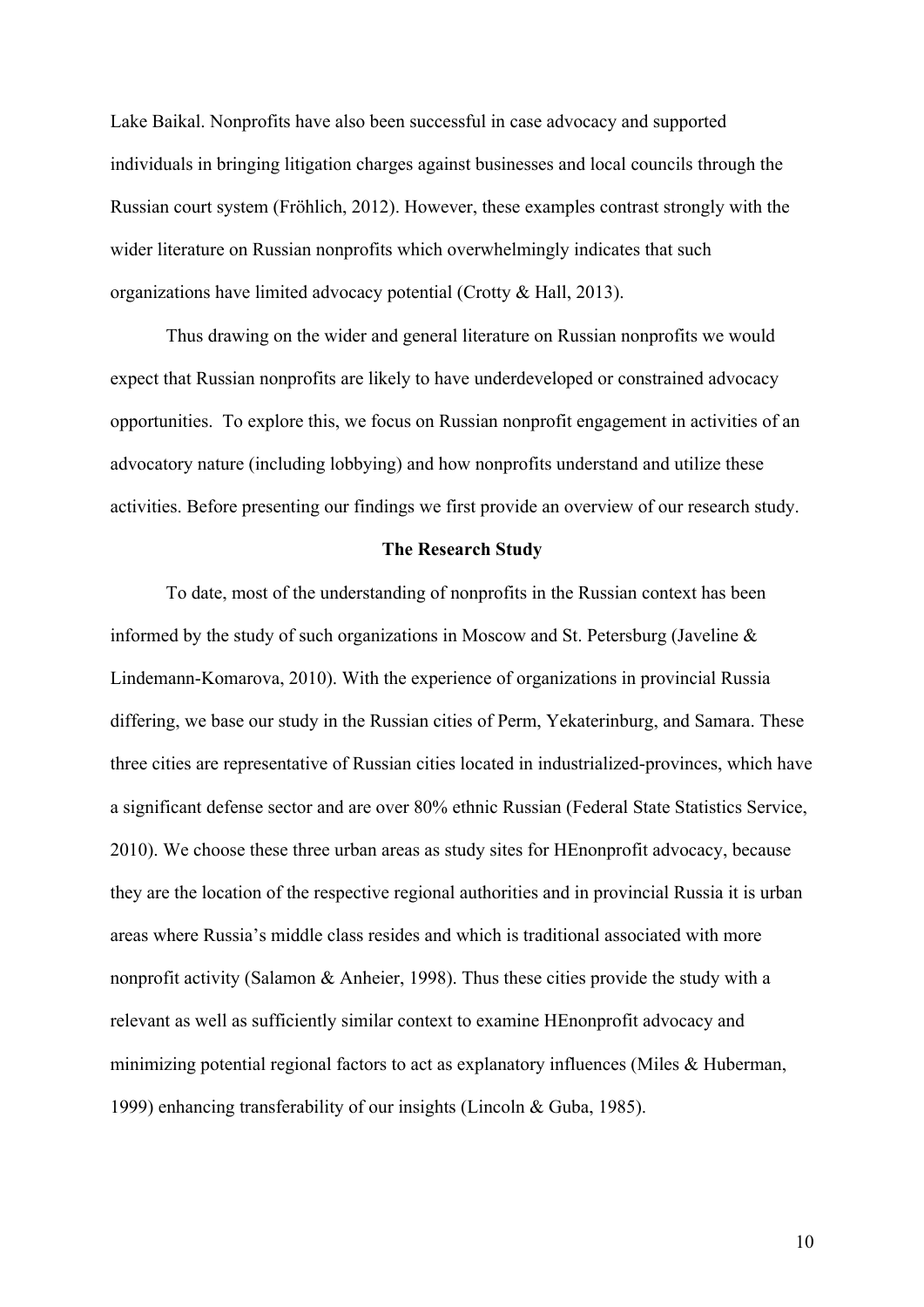HEnonprofits were purposefully selected (Siggelkow, 2007) based on their activities and objectives to fit with the study's focus on health and education. Further we also drew on organizations' own categorization as to whether they defined themselves as nonprofits in the Russian Federation often known as *obshchestvennyi organizatsii,* which translates into social or public organizations. Data was collected via a semi-structured interview protocol. This protocol was informed by the advocacy literature and literature on Russian civil society development (a selection of the questions asked were what projects/activities organization do, what factors impact their work, whether they engage in advocacy, what they consider advocacy to be, and which of their activities they associated with advocacy) and allowing respondents to provide a narrative of their organizations *modus operandi* (Lincoln & Guba, 1985). Such an approach enables us to capture the respondent's own interpretations (Eisenhardt, 1989) assisting us in evaluating how respondents understand and characterize the activities of their organization.

Reflecting Spencer's observation (2011, p. 1080) of Russian nonprofits, most HEnonprofits in this study were also dominated by 'democratic centralism', where the leader's ideas are automatically adopted by full member consent. Thus, the leader's response represents the most relevant opinion to organizational decision-making. Therefore, interviews were conducted in Russian with leaders of nonprofits lasting on average 45 minutes. To reduce the risk of self-reporting bias in the interview, this data was triangulated during the coding and analysis process with observational and artefactual data (such as flyers, pamphlets, published material, and other publically available information) collected by attending HEnonprofit events. Appendix A provides an overview of the organizations in this study, their activities, and a proxy measure for size.

To protect the confidentiality of respondents, their responses and organizations were anonymized using acronyms. For analysis all interviews were transcribed and translated into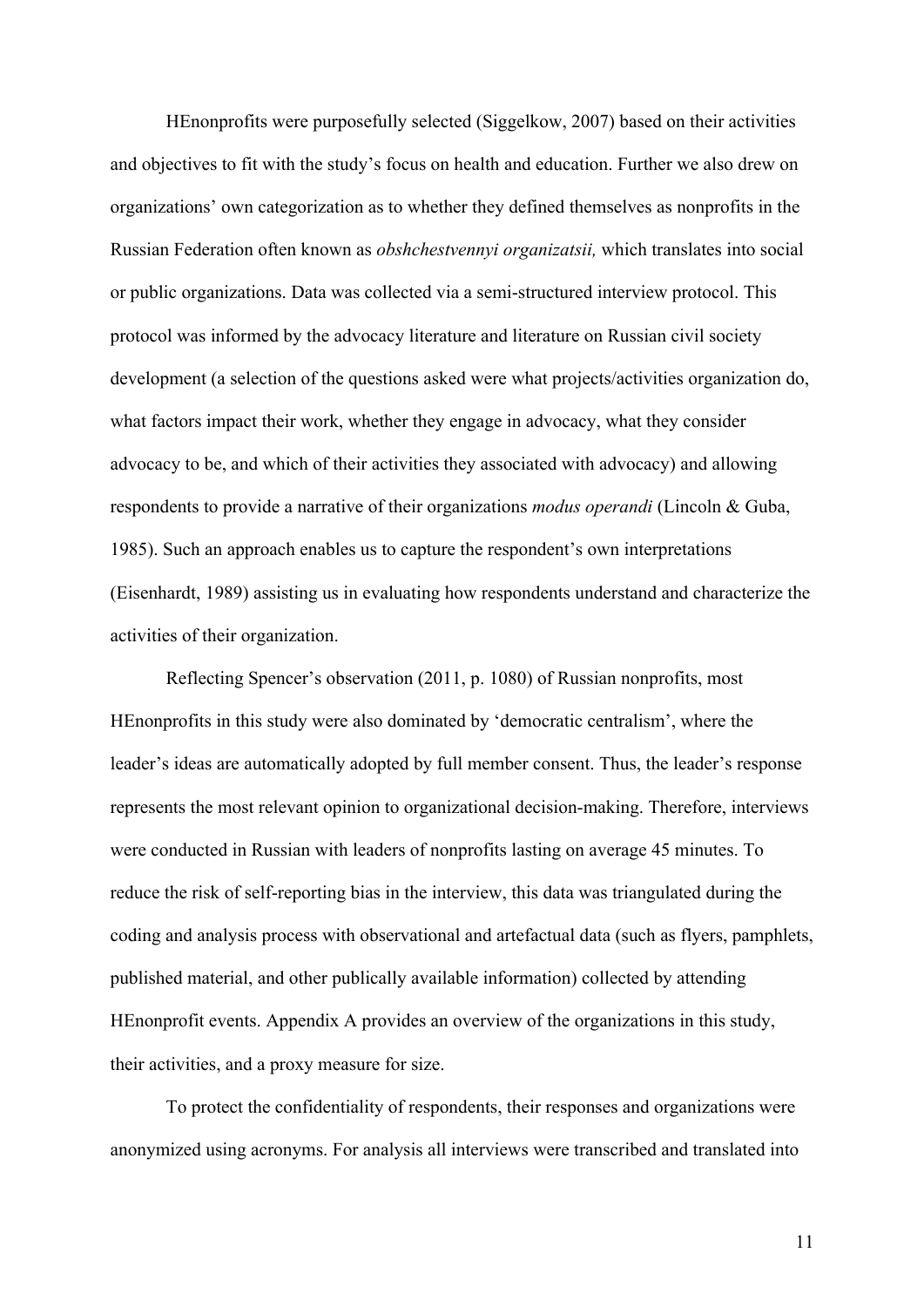English in situ, calling on the skills of native speakers wherever discrepancies arose. Documents and artefactual data, if the latter contained textual content, were also translated into English. Akin to open coding, inductive coding started with reading and rereading interview transcripts, documents, and other textual data (Corbin & Strauss, 2008). This process led to the emergence of codes, which were then grouped, into emerging themes. This thematic coding (Braun & Clarke, 2006) led to themes centered on the activities of nonprofits, whether respondents defined these as entailing advocacy, and how organizations understood and organized any advocacy activities they saw themselves engaging in. Themes were then assessed for common patterns and/or differences and Mosley's (2011) definition of indirect and insider advocacy was used to organize data points.

To ensure coding reliability and reduce ambiguities the codes and themes were discussed with field experts during and after the coding process. All interview data was crosschecked against observational notes and data artefacts which also assisted to establish relationships between different parts of the data (Miles & Huberman, 1999). In this process we also compared whether the narratives and discourses by respondents differed based on geographical location. Although there were some differences (for example in Perm respondents made more references to incidents of indirect advocacy tactics however often describing the activities of other none human service organizations rather than their own), our aim was to establish an overarching narrative illustrating the challenges and issues Russian HEnonprofits faced in a constricted societal space rather than capturing organizational or regional variances. We present our analysis by drawing on the practices of reporting narrative enquiry outcomes where the aim is to highlight how respondents make sense of their own world (Bruner, 1991). Thus we present the narrative constituting the emergent themes using 'illuminating examples' (de Vaus, 2001, p. 240) from the interviews to exemplify key points.

## **Findings**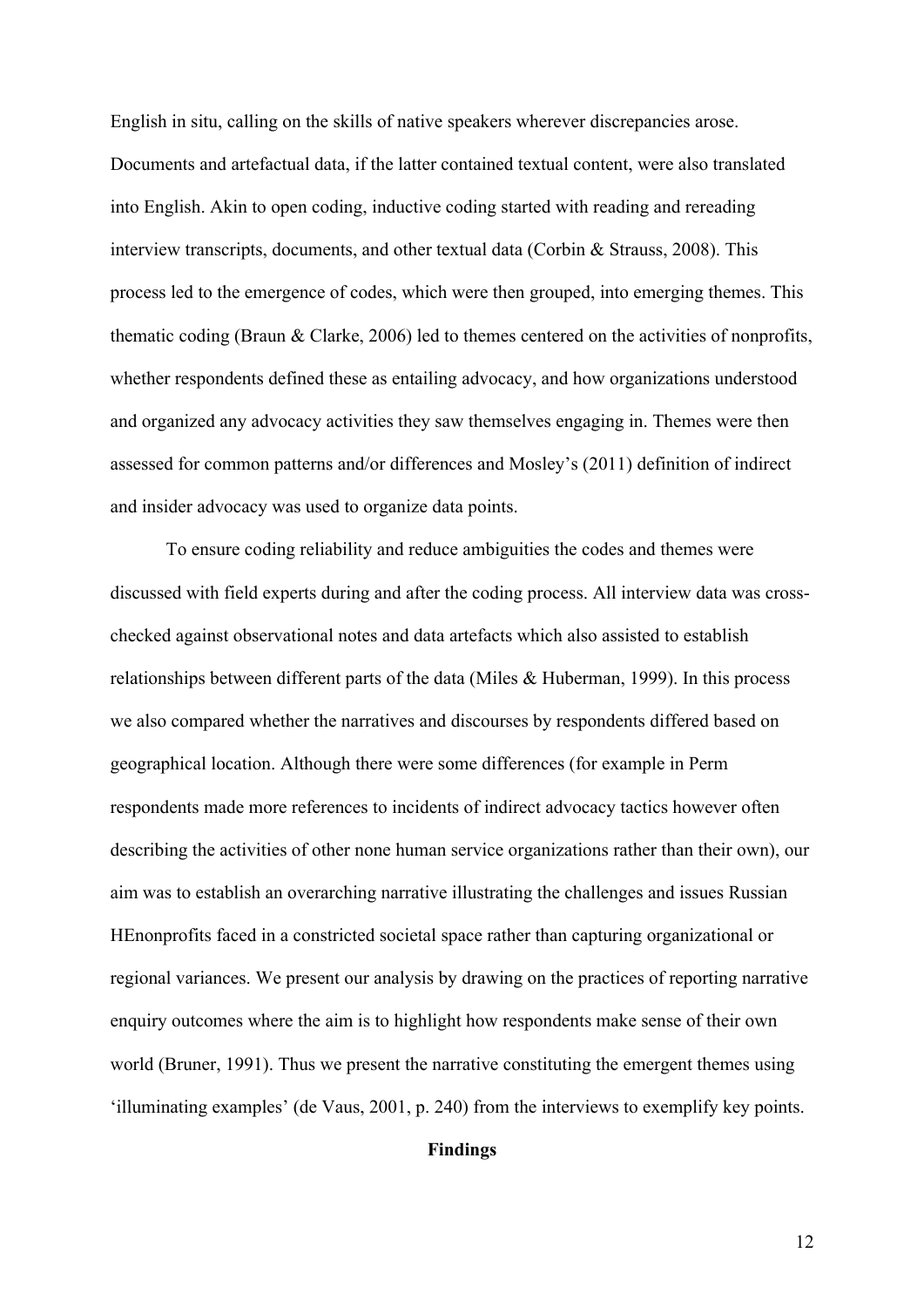#### **Indirect Tactics**

Mosley (2011) suggests a variety of activities that can be characterized as indirect advocacy tactics. However, the activities Mosley (2011) describes require the mobilization of the public – a capability Russian nonprofits lack (Crotty, 2009). Despite this, HEnonprofits in this study did illustrate that they "[wrote] letters to the social protection department" (Respondent 50, Org02Yek) or are "writing a complaint" (Respondent 38, Org13Per) on behalf of their constituents. HEnonprofits also illustrated that they wrote letters for specific individuals who would approach them directly for assistance. This was not done as part of a planned advocacy campaign but instead part of the organizations case advocacy approach. If these letters were ineffective however, HEnonprofits appeared to capitulate stating that they "never go to court" (Respondent 48, Org23Per) or followed up failed complaints. Other indirect advocacy tactics were absent from the respondents' narratives or their use was rejected. Respondent 32, captures the attitude towards demonstrations present in all the narratives captured by this study.

*The authorities turn away from them [organizations which engage in demonstrations] and mainly cooperate with us. Events such as going on to the street and shouting give us this, give us that, we do not do this. We do not want conflict with the authorities or the government* (Respondent 32, Org08Per).

Similarly, respondents stated that "I do not like working through demonstrations at all" (Respondent 48, Org23Per), or did "not do big actions and activities like that [demonstrations]" (Respondent 52, Org04Yek). Hence, in addition to the historic lack of organizational capability to mobilize the public and the public's apathy to engage with nonprofits (Crotty, 2006), HEnonprofits viewed demonstrations or direct protest action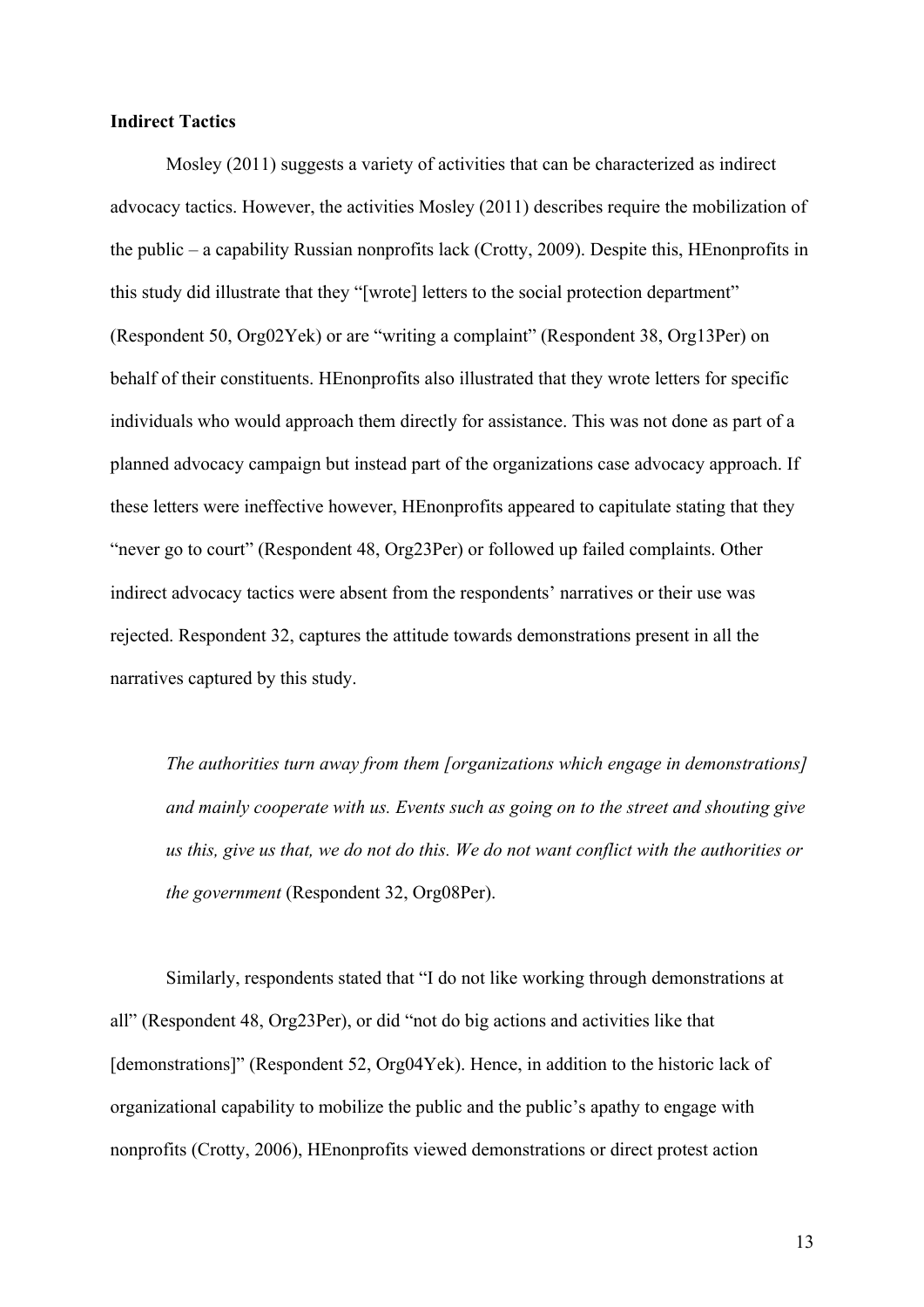negatively. HEnonprofits perception of elite response (Tarrow, 1988) meant that participation in such events was viewed as resulting in antagonizing a state that had already constrained nonprofits' social space. Thus HEnonprofits actively rejected the participation therein.

Furthermore, demonstrations and other indirect advocacy tactics required organizations to collaborate with others in for example advocacy coalitions or umbrella organizations (Balassiano & Chandler, 2010). Although HEnonprofits did note that they cooperated on for example "organizing a roundtable" (Respondent 47, Org22Per) this interaction was described as "helping us mainly morally" (Respondent 6, Org06Sam) or downplayed as unimportant "[it is] not really cooperation, it is more an exchange of ideas" (Respondent 50, Org02Yek). When the narrative on co-operation was explored further, HEnonprofits indicated that that "there is no love or friendship lost" (Respondent 27, Org03Per) between organizations. They also and portrayed other HEnonprofits as "competitors" (Respondent 6, Org06Sam; Respondent, 27, Org03Per; Respondent 49, Org01Yek) rather than partners for a common cause or a member of the same social movement. In pitting one group against another the foreign funding regimes of the 1990s (Henderson, 2002) have contributed to this resistance to collaborate. With competition now for state funding still in place, this is unlikely to change.

The experience of Russian HEnonprofits suggests that they perceived the majority of indirect advocacy tactics available to nonprofits (see Mosley, 2011) as not relevant. The politicization of nonprofit advocacy activity by the state via regulation and targeted organizational inspections (Earle, 2013), has dis-incentivized HEnonprofits from using indirect advocacy tactics. Thus HEnonprofits also saw no need to involve or mobilize the public. This combined with the absence of advocacy coalitions deprived HEnonprofits of leverage vis-à-vis ruling and governing elites. It seems that the constricted social space in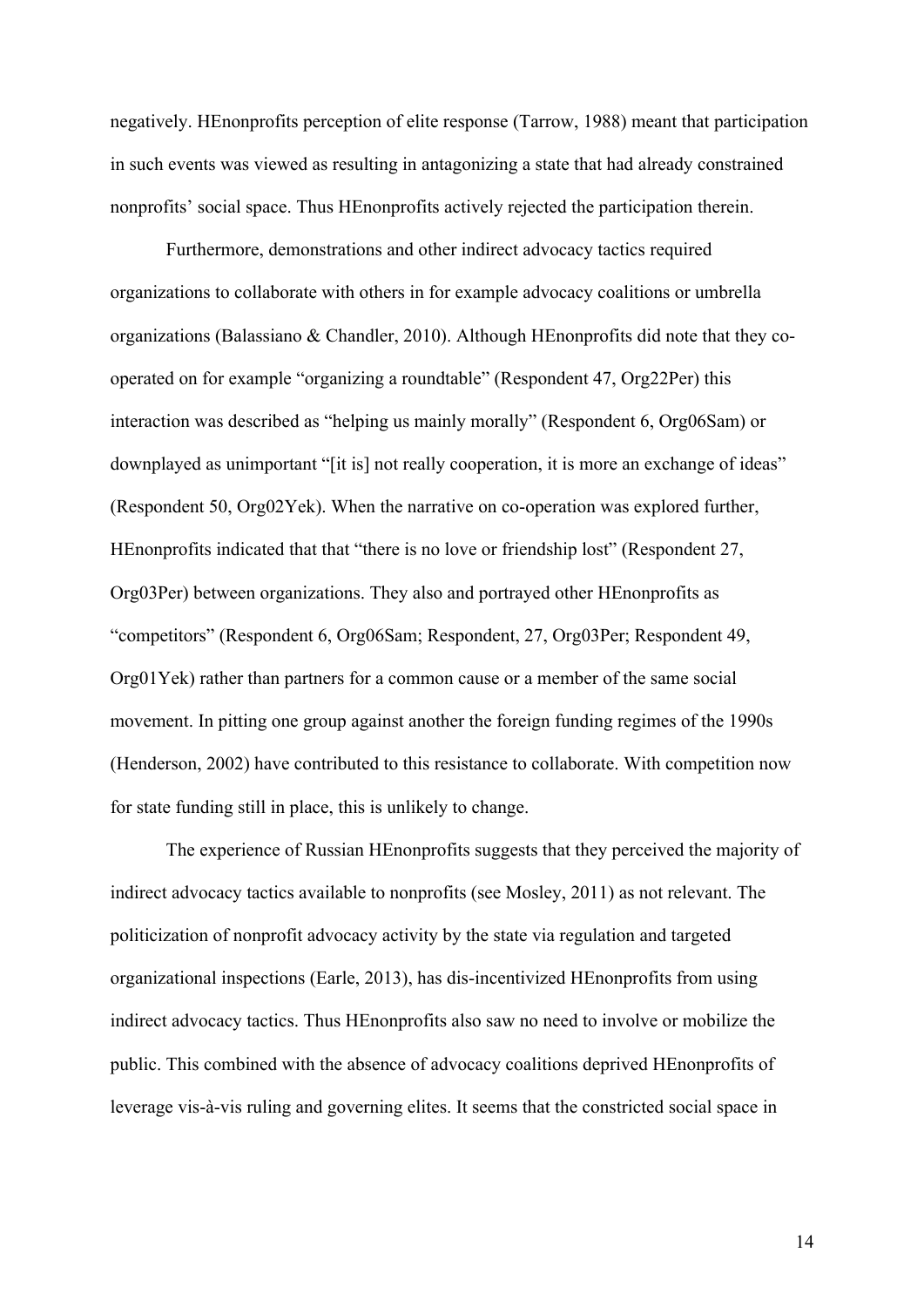which HEnonprofits exists limits the use of indirect advocacy tactics and requires them to utilize insider advocacy tactics.

#### **Insider Advocacy**

As illustrated above, insider tactics were not associated with specific activities, but were instead delineated by the ability of nonprofits to directly access ruling and governing elites (Mosley, 2011). For example, Mosley (2012) considers access based on personal relationships as providing a crucial platform for insider advocacy. HEnonprofits in this study illustrated several direct access opportunities to ruling and governing elites. HEnonprofits sought to "participate in all meetings, committees, roundtables, conferences that are organized by the government" (Respondent 29, Org05Per). Reflecting the importance of personal ties (Mishler & Rose, 1997), respondents also highlighted that they could use connections such as "university friends or friends I made around that time" (Respondent 79, Org30Yek) to gain access to these meetings. However, most pointed out that to participate in these meetings you needed to be "invited" (Respondent 61, Org12Yek). In addition, engagement in such events was often a one-off and did not allow HEnonprofits to develop an outlet for more systematic insider advocacy tactics. Thus HEnonprofits were aware of the need to "move away from onetime events" (Respondent 64, Org15Yek) as part of developing regular access to ruling and governing elites. As a result a number of HEnonprofits (Org01Sam, Org07Sam, Org18Sam, Org02Per, Org05Per, Org11Per, Org12Per, Org02Yek, Org12, Yek, Org15Yek, Org30Yek), indicated that they had tried to get elected to the regional Civic Chamber. A place in the Civic Chamber would provide consistent access to the regional ruling and governing elites.

HEnonprofits were aware that they participate in "manipulated structures" (Respondent 61, Org12Yek), and that these are not "initiatives [that] come from the ground up" (Respondent 33, Org09Per). Nevertheless, this access enabled HEnonprofits to become "friendly with the government and lets them know we exist" (Respondent 64, Org15Yek).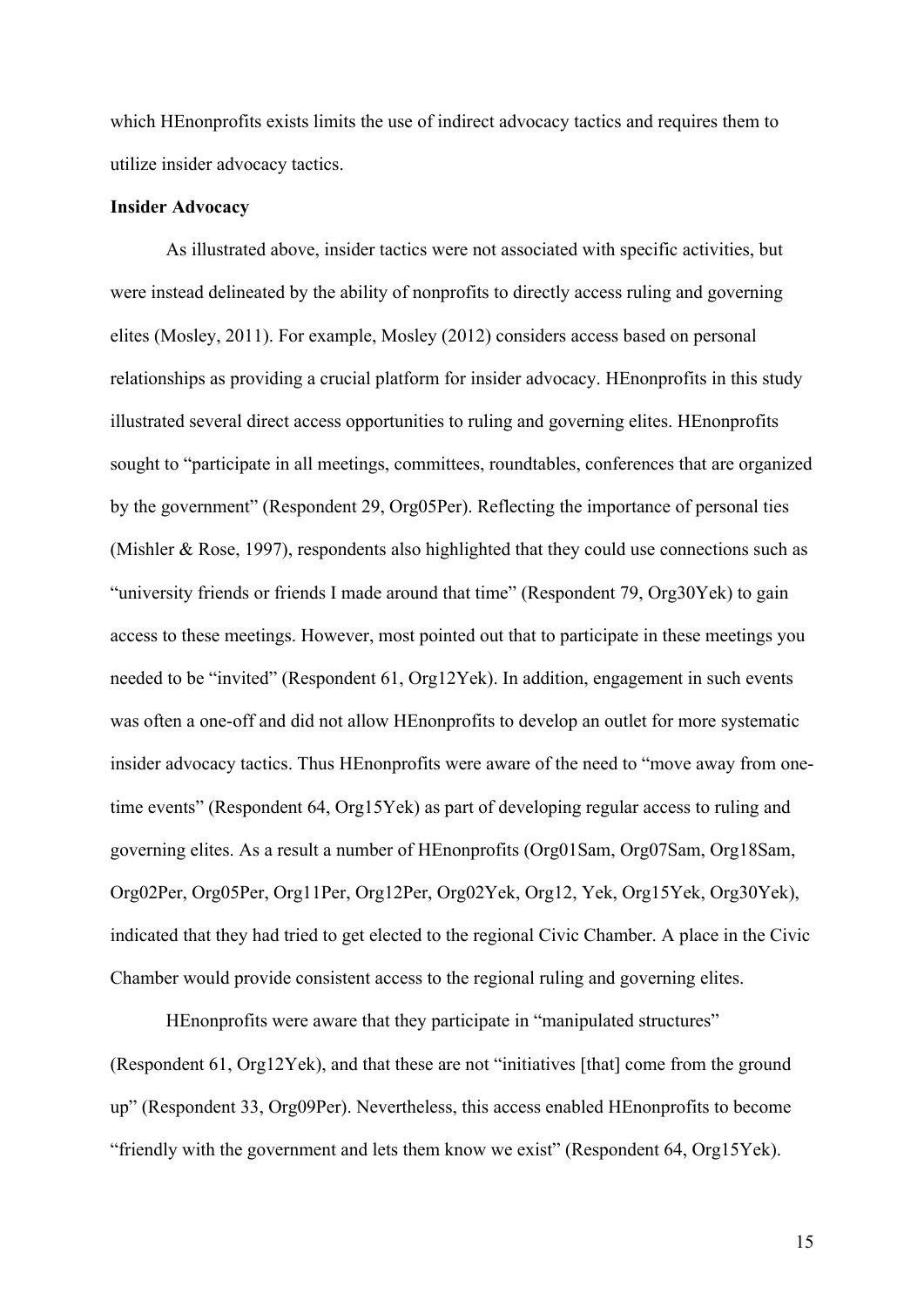Thus insider advocacy was seen less as a way of influencing decision making by ruling and governing elites but an opportunity to promote "ideas" (Respondent 16, Org17Sam), "where you should speak your mind" (Respondent 64, Org15Yek) or "approach the authorities with a problem" (Respondent 48, Org23Per). However, HEnonprofits were also aware of elite response (Tarrow, 1989) and that the scope of topics that could be discussed within the Civic Chamber was limited because "you will not be re-invited if you raise something they do not like" (Respondent 50, Org02Yek).

Thus, HEnonprofits in this study did not engage roundtables and committees for insider tactics. Instead they were seen as "a good way for the government to tell us about [upcoming] changes to the law" (Respondent 10, Org10Sam) or "try to know what the government wants to do or wants us to do" (Respondent 29, Org05Per). Insider tactics were not viewed as a way to shape the governing and ruling elites policy agendas. Hence, HEnonprofits viewed roundtables or other meetings, as an opportunity to establish working relationships with the state via "helping [to] build personal relations" (Respondent 50, Org02Yek). Even though this was a vital component of insider tactics (Mosley, 2011, 2012) HEnonprofits in this study did not portray such emerged relationships in this way. Instead these relationships were more useful for day-to-day activities as they facilitated "solving problems that we face when we want to do an event" (Respondent 79, Org30Yek). Thus, as respondent 60 outlines, HEnonprofits were motivated to engage in these roundtables or committees so that they "will be able to tell the relevant person without the Civic Chamber" (Respondent 60, Org11Yek), rather than using the direct access offered by the state as part of their advocacy tactics.

## **Using Advocacy Tactics: Case Advocacy**

As illustrated above for HEnonprofits in this study, advocacy was also not about influencing policy but a way of accessing information for dissemination amongst their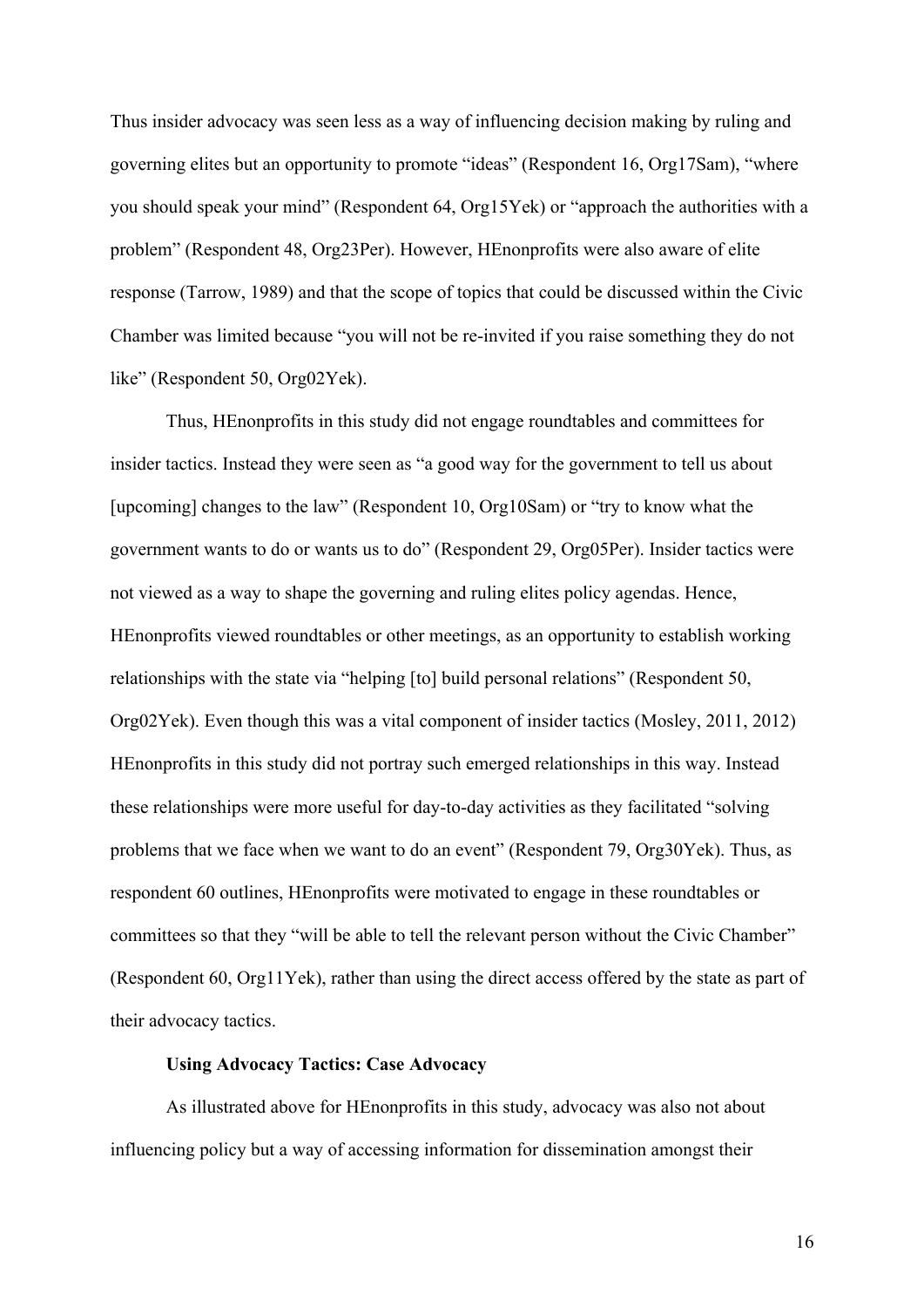constituencies (clients as well as members) or providing a service. In so doing, advocacy was viewed as "enlighten[ing] people about their rights" (Respondent 54, Org06Yek).

Thus understanding of advocacy was markedly different from how advocacy is defined in the literature or understood in mature democracies (Boris & Mosher-Williams, 1998) where such activities are aimed at promoting a common or aggregate interest (Andrews & Edwards, 2004) or organizational maintenance (Mosley, 2012). Moreover in our study, advocacy was done for individuals. Organizations in all three regions therefore saw advocacy not as a way of promoting change at a policy level but as "help[ing] individuals solve their problems" (Respondent 60, Org11Yek; Respondent 14, Org15Sam; Respondent 29, Org05Per; Respondent 32, Org08Per).

The fact that advocacy was focused on the individual rather than shaping public discourse is no doubt an outcome of the constricted nature of HEnonprofits operating environment. It might also suggest that HEnonprofits lack the necessary organizational capacity to engage in influencing at the policy level. However, HEnonprofits in this study stated that advocacy at the policy level at the municipal or regional level bore little fruit because "it is very difficult to change the situation for the better on a regional level (…), because decision are made in Moscow" (Respondent 42, Org17Per). In addition, Respondent 12 described the sentiments of others in highlighting that governing elites at the municipal and regional level lacked the willingness to engage with nonprofits and thus enable their participation in policy making.

*During the Soviet Union, HEnonprofits did not do any advocacy work and I think such stereotypes are still there [amongst the ruling and governing elites]* (Respondent 12, Org12Sam).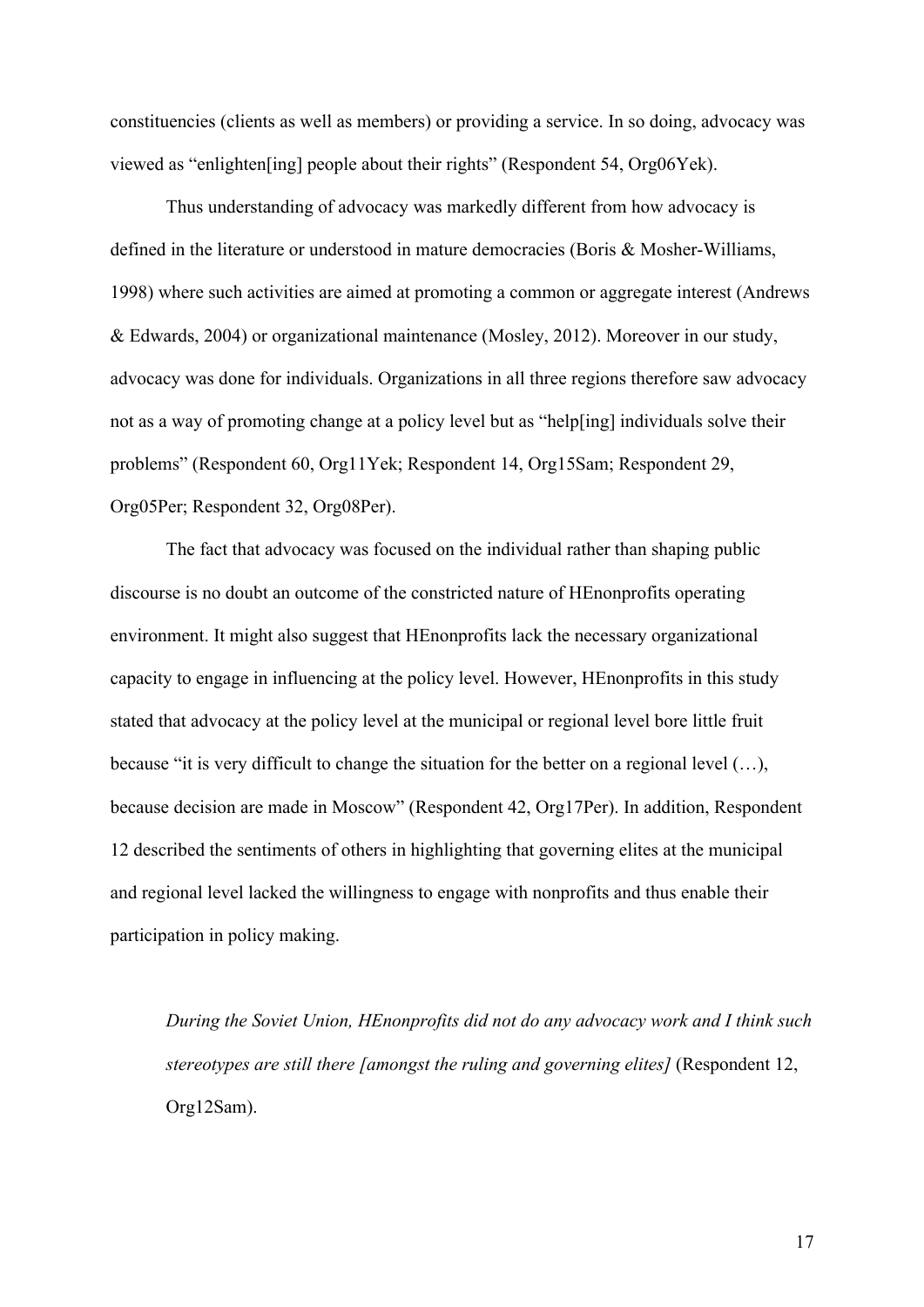This perceived lock out at the regional and municipal level explains why HEnonprofits in this study focused on advocacy for individuals to assert their social rights. In turn this meant that HEnonprofits only engage in advocacy type activities that would not get them into trouble with ruling and governing elites, and thus limited harmful elite response (Tarrow, 1988). Consequently, advocacy activities for individuals had become part of the services provision HEnonprofits offer to their constituencies. The lack of narrative with regards to participation in more systematic ways to influence policy is however, worrisome as it means that interest representation within Russia's ailing welfare sector remains underdeveloped (Cerami, 2009). This service based approach to advocacy allows low level individual grievances to be smoothed out, without presenting a challenge to the overall authority of ruling and governing elites. It also means that current nonprofit advocacy has limited scope to drive democratization.

#### **Conclusion**

In this paper we examine how Russian nonprofits advocate. In so doing we answer Almog-Bar and Schmid's (2014) call to add nuance to the understanding of advocacy in different contexts. Little has been known about the availability, motivation and use of advocacy tactics in managed democracies and our paper sheds some light on these issues. Russia's managed democratic context and cultural-historic heritage provide an insight into nonprofit advocacy tactics.

In this paper we employed Mosley's (2011) framework of indirect and insider advocacy tactics to structure respondents' narrative on the nature and use advocacy activities. Our evidence indicates that this framework is simplistic in describing the complicated contextual factors affecting Russian nonprofits' choice of advocacy activity. Thus the respondents' discourse shows an awareness of a wide variety of indirect advocacy activities available. Although Mosley's (2011) framework is useful in providing an initial description of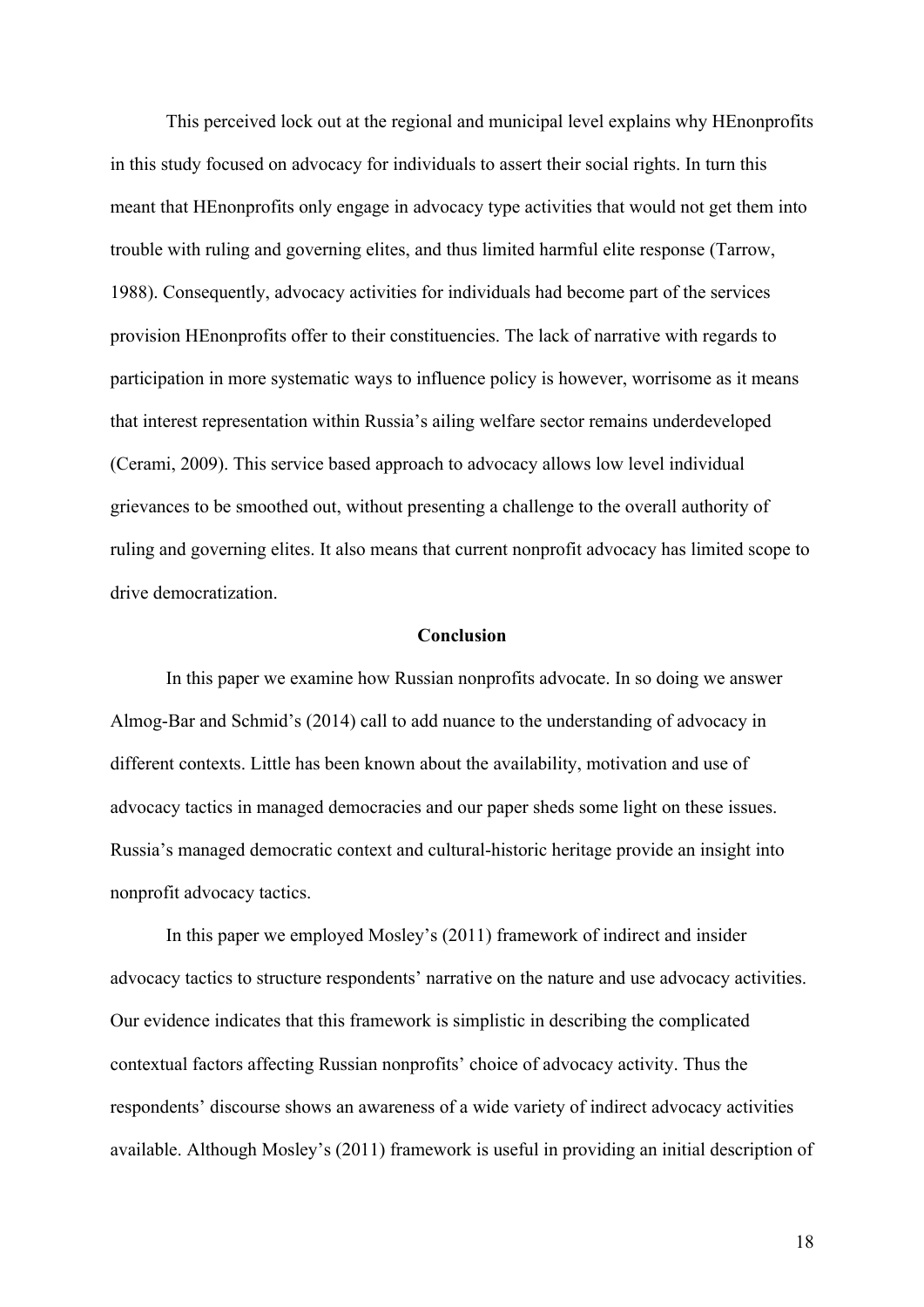indirect advocacy, it does not account for the constrictedness of the context in which Russian HEnonprofits operate and the limited choice of actual advocacy activities available. These choices are limited because HEnonprofits fear antagonizing the state and a negative elite response or retaliation (Tarrow, 1988). Retaliation could be proactive such as unannounced organizational audits (Earle, 2013), blacklisting which restricts an nonprofit's ability to access funding from domestic sources, or passive with ruling and governing elites ignoring organizations and subsequent loss of access. Hence, Russia's managed democracy demonstrates that in a socially constricted context nonprofits face a more complex and nuanced consideration when making choices about advocacy and attempting to balance service-provision objectives and social justice goals (Sanders & McClellan, 2014; Tomlinson & Schwabenland, 2009). Therefore, in extending Mosley's (2011) framework to the Russian case where societal space for nonprofits is constricted, we need to establish the subcategory of *limited indirect advocacy tactics*.

Another key aspect of Mosley's (2011) framework is the use of insider advocacy tactics. Given the importance of personal relationships in Russian society, nonprofits require such access in order to open up areas for action and democratization. In this context access to ruling and governing elites are controlled by the state. In effect the Russian state controls access to personal relationships, ensuring that most of the power remains rooted within ruling and governing elites.

This has resulted in a pragmatic response by Russian HEnonprofits, who see institutionalized access points not primarily as opportunities to influence but opportunity to build or maintain personal relationships to facilitate organizational maintenance or case/client advocacy. In the Russian setting with constricted societal space for nonprofit activity, we have to refer to *institutionalized insider advocacy tactics*, thus adding a subcategory to Mosley's (2012) insider tactics. Such *institutionalized insider advocacy tactics* also mean that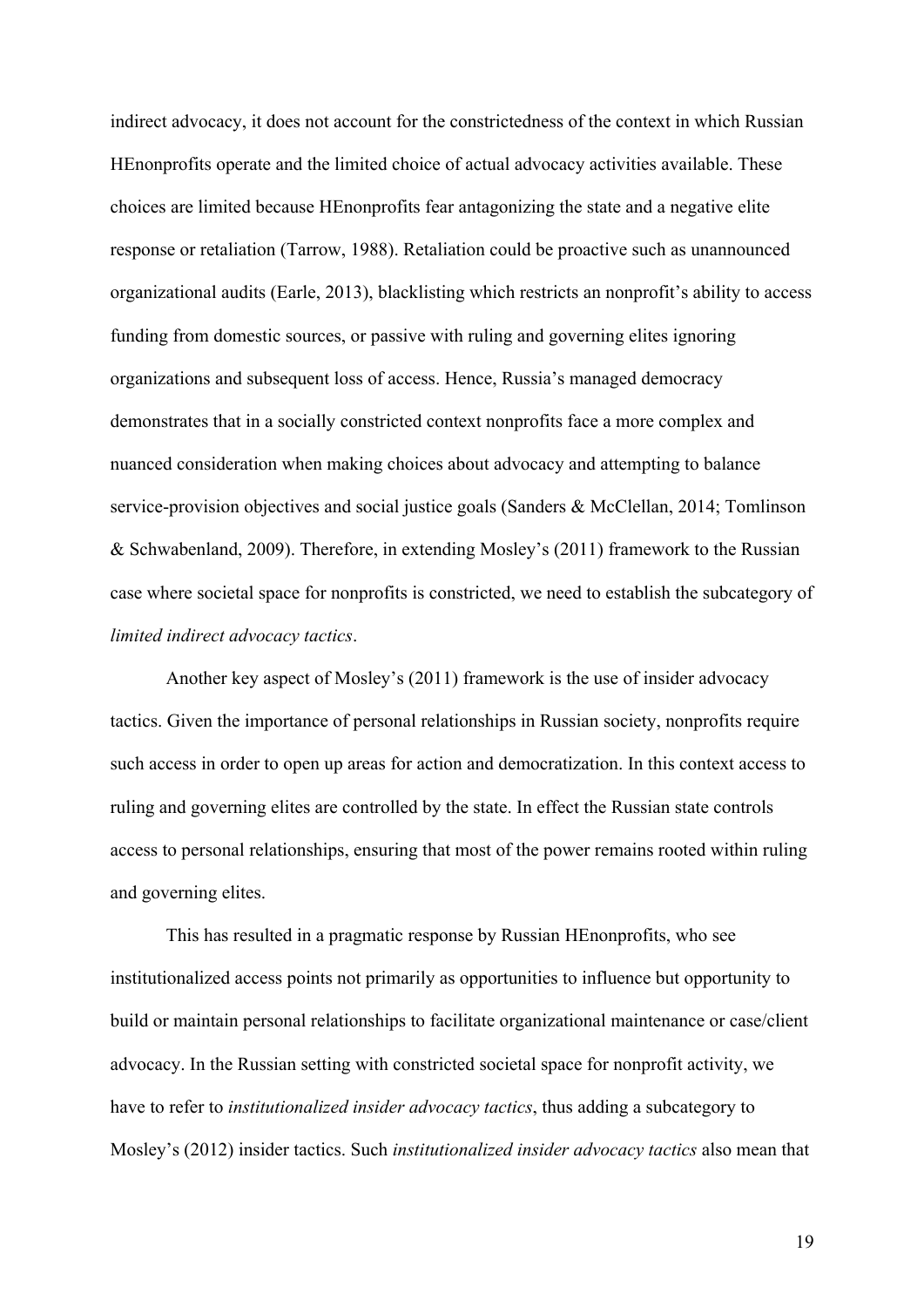organizations are reluctant to cooperate with each other as access is limited and thus competitive. Our evidence suggest that organizations perceive that those nonprofits winning such access take a more pragmatic and less confrontational approach to ruling and governing elites which limits engagement in indirect advocacy activities.

Mosley (2011) states that nonprofits engage in advocacy via both indirect and insider tactics and although this suggest that organizations might need to consider trade-off engaging in one and not the other, the assumption of this consideration is based on the potential effectiveness of the various tactics. This also assumes that consistent opportunity for advocacy exists and that organizations have the skills to engage in advocacy and advocacy choices are about tactical effectiveness. However the context of the Russian Federation highlights that organizational consideration about trade-offs focused less on tactical effectiveness and more on organizational survival. Although *limited indirect advocacy tactics* encouraged HEnonprofits to involve the wider Russian public and give vulnerable sections of society a voice, *institutionalized advocacy tactics* facilitate organizational survival and their ability to provide services to these groups. Our insights show that HEnonprofits felt that it was better to have some interaction with the state and its institutions even if it is controlled, licensed, and directed by ruling and governing elites, rather than no involvement at all. They trade off indirect advocacy tactics. Interaction means that the state was aware of HEnonprofits existence. This constitutes a positive development because in the past ruling and governing elites were altogether ignorant to the existence of nonprofits (Jakobson & Sanovich, 2010). In the longer run, human service nonprofits may be able to leverage this attention by influencing public policy and government behavior (Andrews & Edwards, 2004) and contribute to the democratization process or widen public participation in political processes (Meyer, 2004).

The conclusions drawn here do need to be seen in light of the limitations of this study. A larger sample, different methodological approach, different sectors and regions may have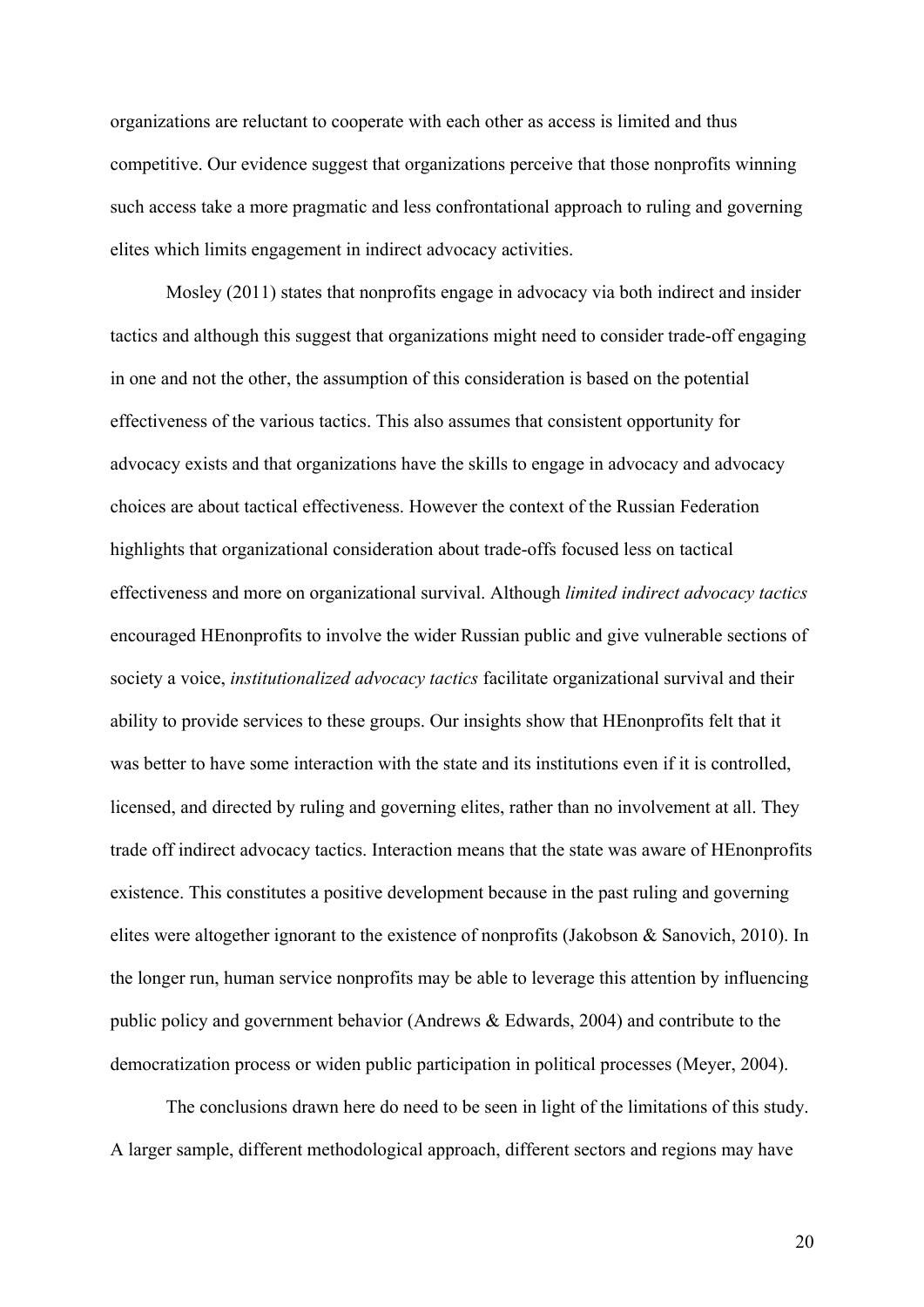led to different reactions and narratives and are avenues for future research. Despite these limitations and the papers focus on only two specific types of organizations in three Russian regions, our findings show a strong relationship with the extended literature on civil society in Russia (Crotty, 2009; Jakobson & Sanovich, 2010; Spencer, 2011).

Our results also suggest that the recently observed success of advocacy activities (Fröhlich, 2012; Javeline & Lindemann-Komarova, 2010) remain singular events and are not yet evidence of the development of an active advocacy culture among all types of Russian nonprofits. The narratives of respondents indicate that HEnonprofits both fear elite response as well as lack the relevant capacity or organizational culture, i.e., their understanding of advocacy as only a case based activity, to take full advantage of available, albeit institutionalized, advocacy opportunities. Hence nonprofit advocacy activities in this context remain constrained (Crotty & Hall, 2013). Our evidence suggests that in a constricted civil society space advocacy tactics need to be classified as *limited indirect* and *institutionalized insider* – rather than just indirect and insider. It highlights that Russian nonprofits are pragmatic creatures who have adapted their available advocacy tactics to their context.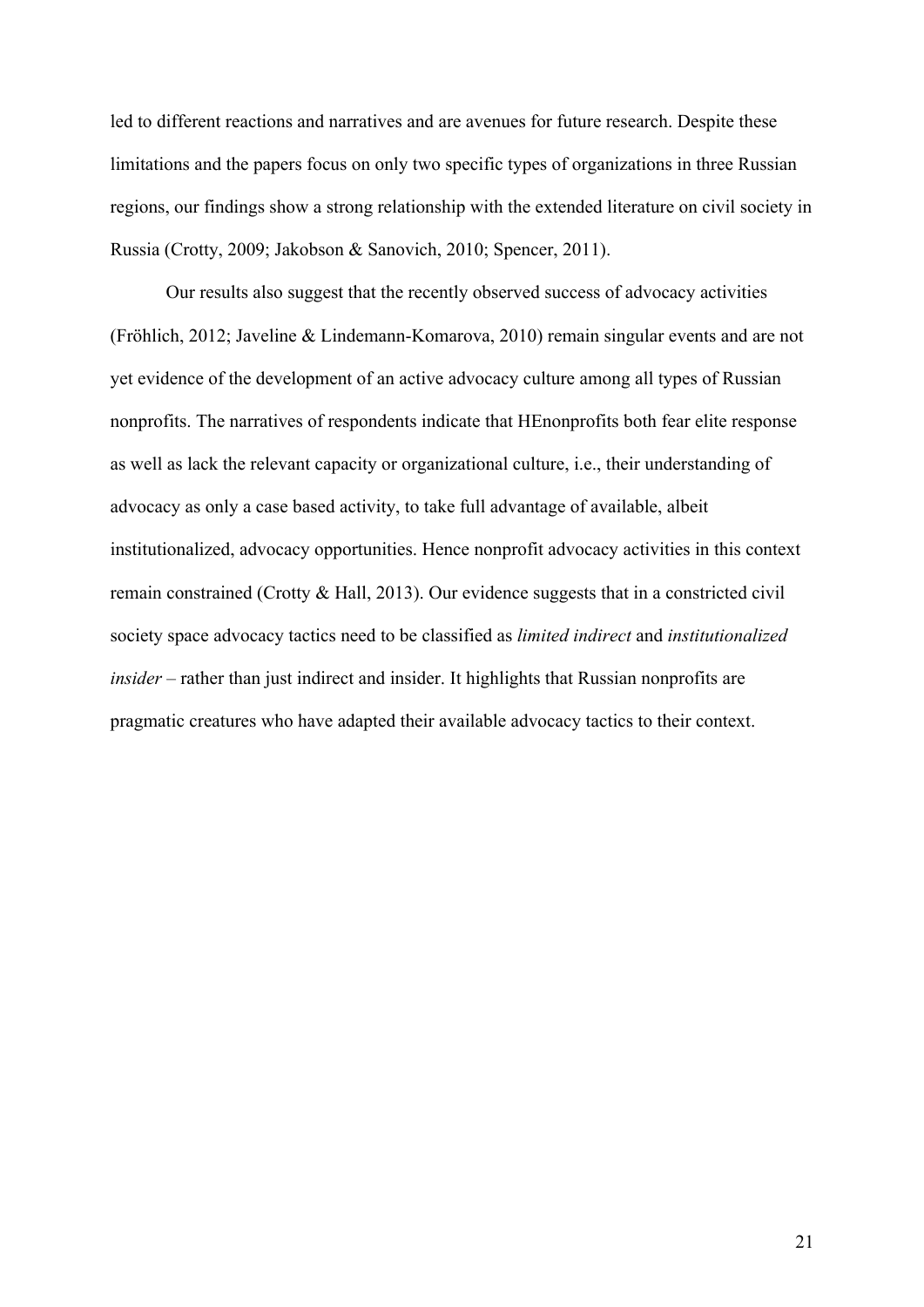# **Appendices**

## **Appendix A:**

| Organization | Date,           | <b>Main Objective</b>               |
|--------------|-----------------|-------------------------------------|
|              | Membership/     |                                     |
|              | <b>Staff</b>    |                                     |
| Org01Sam     | 1991, 8 S       | <b>Civil Society Development</b>    |
| Org02Sam     | 2001, 1 S       | Promoting educational techniques    |
| Org03Sam     | 2007, 6 S       | Charitable programs                 |
| Org04Sam     | 2000, 2 S       | <b>Educating volunteers</b>         |
| Org05Sam     | 1992 (1918),    | Youth programs                      |
|              | ca. 3000 M      |                                     |
| Org06Sam     | 1991, 2 S       | Deaf education                      |
| Org07Sam     | 2003, ca. 20 M  | Disability support                  |
| Org08Sam     | 2000, 3 S       | Folklore education                  |
| Org09Sam     | 1997 (1993), 3  | Legal education                     |
|              | S               |                                     |
| Org10Sam     | 2001, 60 S      | Drug addiction and HIV/AIDS support |
| Org11Sam     | 2002, 3 S       | Language education                  |
| Org12Sam     | 2003, 100 M     | Assisting families of Down Syndrome |
|              |                 | children                            |
| Org13Sam     | 1998, ca. 15 M  | Healthy lifestyle promotion         |
| Org14Sam     | $(1924 - 1933)$ | Humanitarian aid for children       |
|              | 1987, 5 S       |                                     |
| Org15Sam     | 1999, 7 S       | HIV/AIDS support                    |
| Org16Sam     | 2005 (1988), 2  | Disability support                  |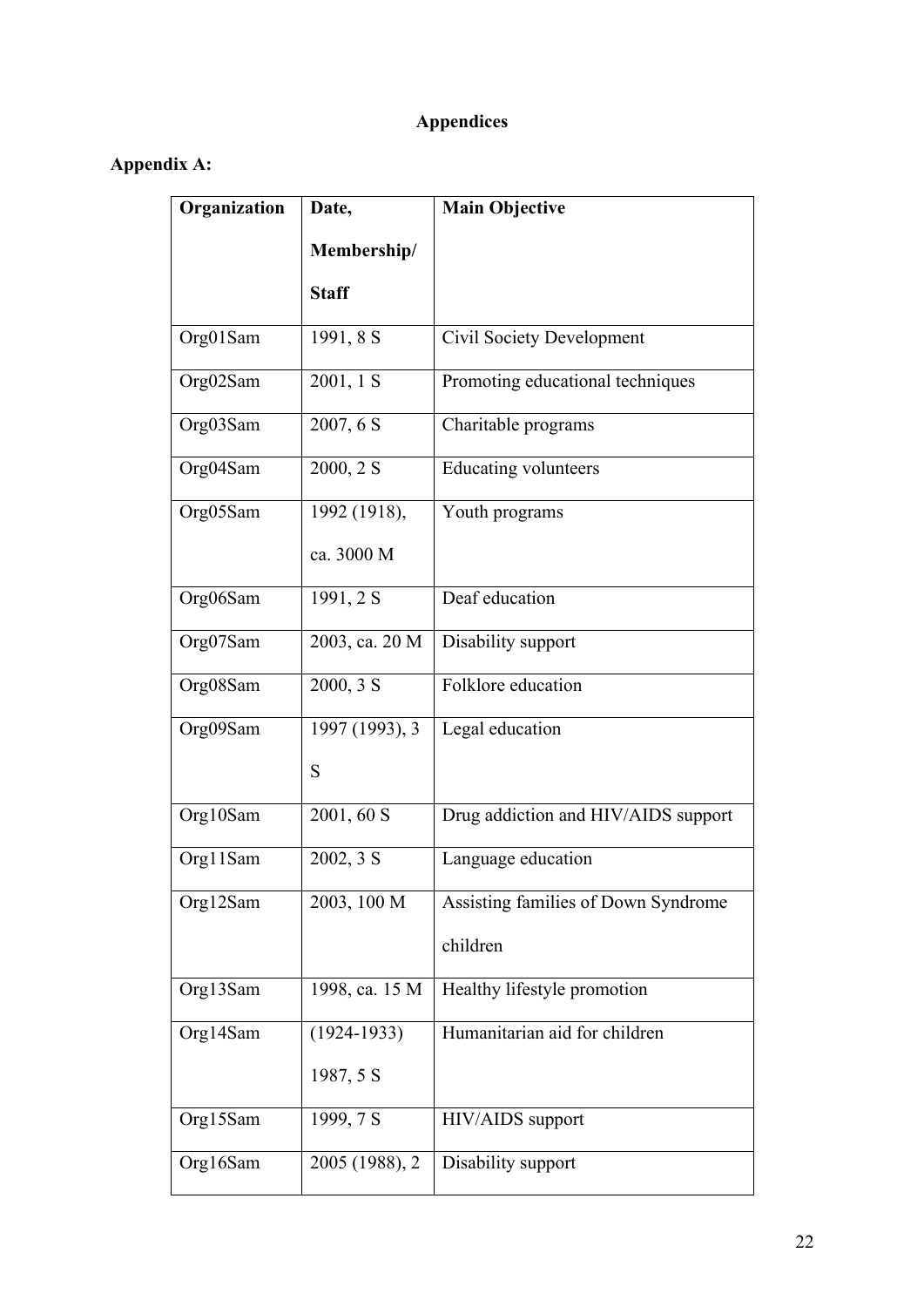|          | S              |                                     |
|----------|----------------|-------------------------------------|
| Org17Sam | 1998, 23 S     | Disability rights                   |
| Org18Sam | 1985, 5 S      | Healthy lifestyle promotion         |
| Org19Sam | 2005, ca 4 S   | Organizing Youth exchanges and      |
|          |                | volunteers                          |
| Org20Sam | 2007, 3 S      | HIV/AIDS support                    |
| Org21Sam | 1992, 3 S      | Children's rights                   |
| Org22Sam | 1999, 3 S      | HIV/AIDS education                  |
| Org23Sam | 1998, 1 S/ca   | Child health promotion              |
|          | 10 M           |                                     |
| Org24Sam | 2000, ca. 60 M | Assisting the families of autistic  |
|          |                | children                            |
| Org01Per | 1999, 3 M      | Drug rehabilitation and education   |
| Org02Per | 1868, 12 S     | Health services                     |
| Org03Per | 1999, ca 20 S  | Disability employment               |
| Org04Per | 1995, 6 S      | Promoting and organizing Paralympic |
|          |                | sport                               |
| Org05Per | 1938, 38 S     | Advocacy for the blind              |
| Org06Per | 2006, N.A.     | Youth education                     |
| Org07Per | 1993, 4 S      | Disability rights                   |
| Org08Per | 1926, 22 S     | Advocacy for the deaf               |
| Org09Per | 1997, N.A.     | Disability rehabilitation           |
| Org10Per | 1998, 4 S      | Promoting children's rights         |
| Org11Per | 1992, ca 18 S  | Running museum and human rights     |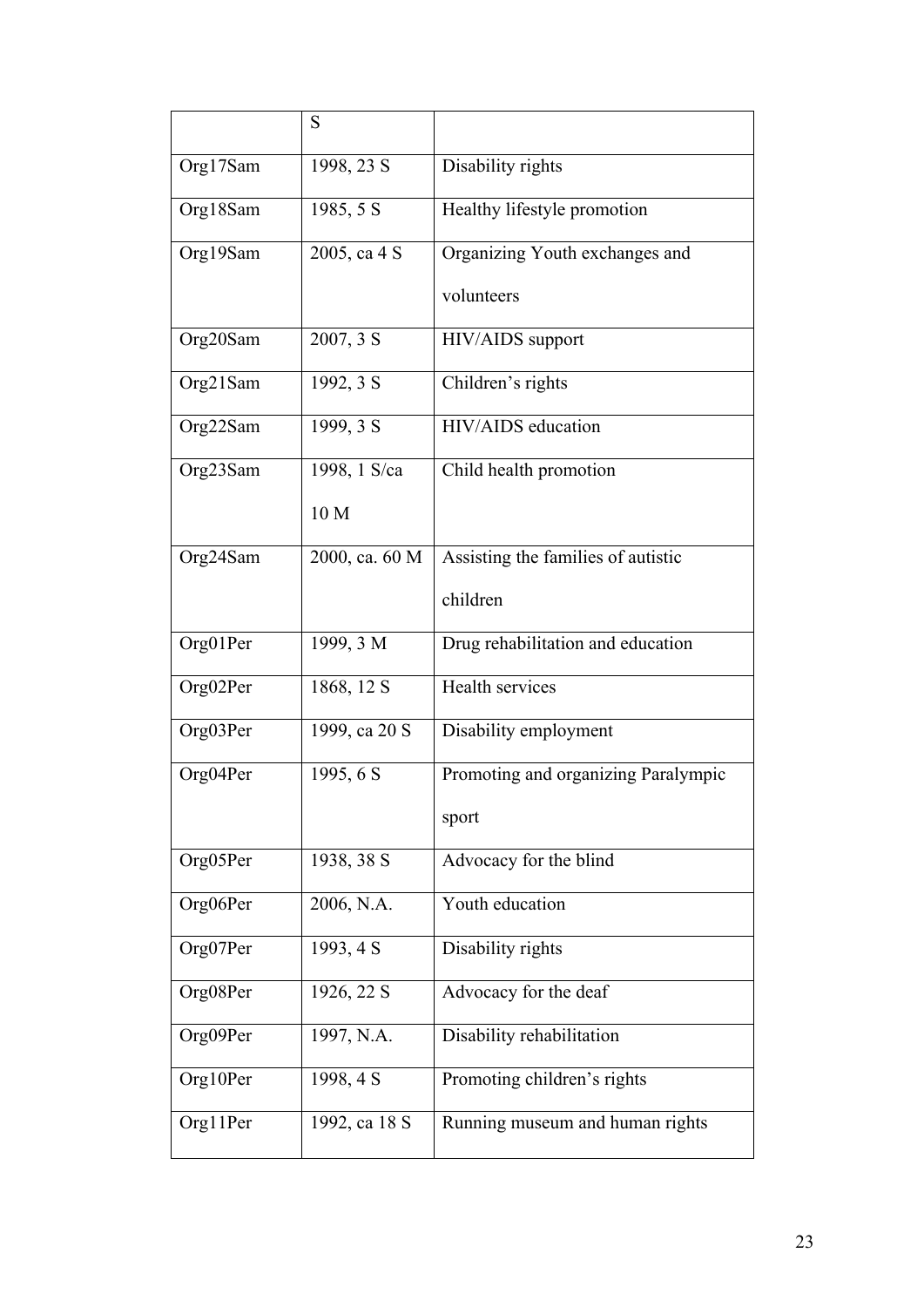|          |               | education                                 |
|----------|---------------|-------------------------------------------|
| Org12Per | 1998, 4 S     | Human rights education                    |
| Org13Per | 2000, 60 M    | Disability rights                         |
| Org14Per | ca 1997, 70 M | Assisting the families of autistic        |
|          |               | children                                  |
| Org15Per | 1994, 50 M    | Hospice                                   |
| Org16Per | 2005, 10 M    | Election monitoring and democracy         |
|          |               | education                                 |
| Org17Per | 2006, 4 S     | Drug rehabilitation                       |
| Org18Per | 1996, 16 S    | Assisting TSOs with marketing and         |
|          |               | legal advice                              |
| Org19Per | 2005, 9 M     | Housing rights education                  |
| Org20Per | 2003, 20 M    | Citizenship education                     |
| Org21Per | 1994, 11 S    | Health rights education                   |
| Org22Per | 1998, 3 S     | Supporting and implementing social        |
|          |               | projects                                  |
| Org01Yek | 1988, ca 15 S | Disability rights                         |
| Org02Yek | 2003, 5 S     | Supporting new mothers                    |
| Org03Yek | ca 2005, 1 S  | Disability rights                         |
| Org04Yek | 1999, 1 S     | Disability rights                         |
| Org05Yek | ca 2000, 5 S  | Respite care for the families of disabled |
|          |               | children                                  |
| Org06Yek | 2001, 10 S/M  | Healthy lifestyle promotion               |
| Org07Yek | 2001, ca 5 M  | Disability rights                         |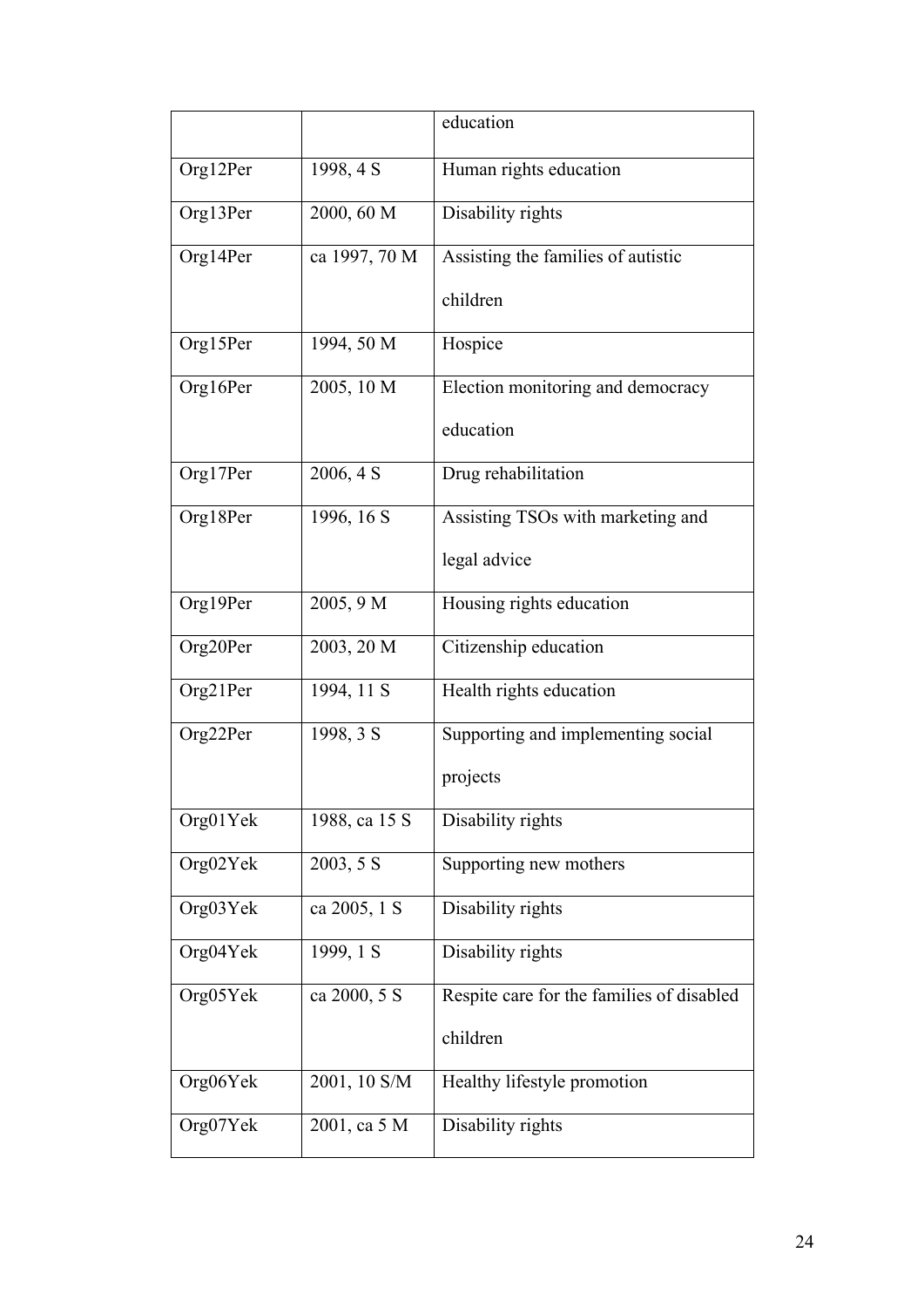| Org08Yek | 2002, ca 30 M  | Disability rights                         |
|----------|----------------|-------------------------------------------|
| Org09Yek | ca 2000, 20 S  | Drug rehabilitation                       |
| Org10Yek | 1996, 0        | Disability rights - dissolved             |
| Org11Yek | 2000, 7/8 S    | Children's rights                         |
| Org12Yek | 1918, 10 S ca  | Advocacy for the Blind                    |
|          | 7000 M         |                                           |
| Org13Yek | 1998, 1 S      | Aid to children in poverty                |
| Org14Yek | 2004, 1 S      | After school education                    |
| Org15Yek | 2003, 20 M     | Disability rights                         |
| Org16Yek | 1999, 22 S     | Providing support to families of those    |
|          |                | with HIV/AIDS                             |
| Org17Yek | 1995, 2 S      | Organizing special Olympics               |
| Org18Yek | 2002, 9 M      | Learning disability rights                |
| Org19Yek | 2007, 6 M      | Education for peace                       |
| Org20Yek | 1992, 32 M     | Support for children's homes              |
| Org21Yek | 1999, ca 30 M  | Respite for the families of children with |
|          |                | cancer - dissolved                        |
| Org22Yek | 1992, 8 S      | Disability rehabilitation                 |
| Org23Yek | 1996, 2 M      | Assisting for children with disabilities  |
| Org24Yek | 1998, 3 S      | Education of deaf children                |
| Org25Yek | 1999, ca. 10 S | Student's rights education                |
| Org26Yek | 1992 (1918),   | Youth education activities                |
|          | ca. 17 000 M/  |                                           |
|          | ca 25 S        |                                           |
|          |                |                                           |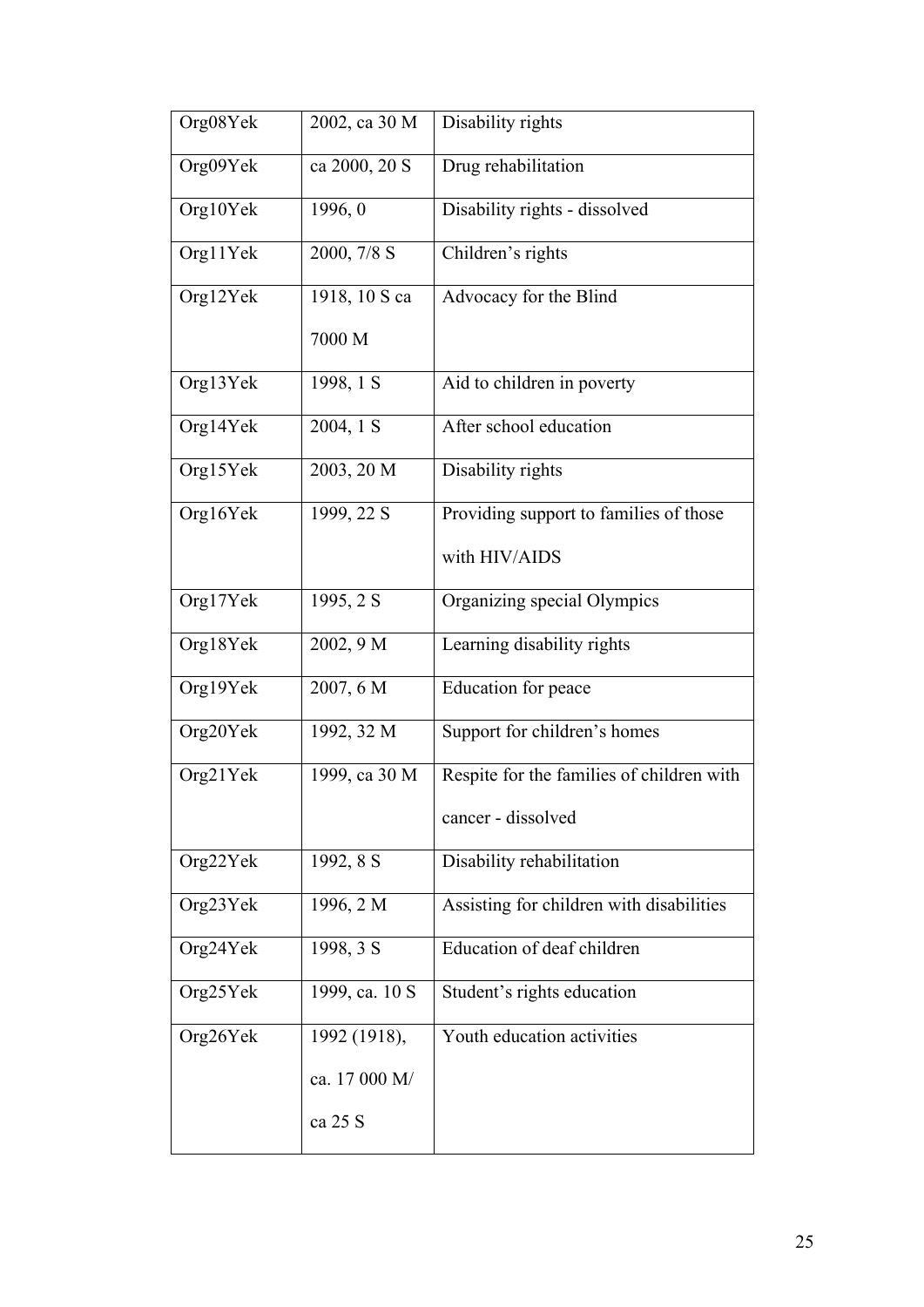| Org27Yek | 1988, 5 S      | Disability rights           |
|----------|----------------|-----------------------------|
| Org28Yek | 1961, 4 S      | After school clubs          |
| Org29Yek | 1998, ca. 40 S | Drug rehabilitation         |
| Org30Yek | 2003, ca. 450  | Support MS sufferers        |
|          | M              |                             |
| Org31Yek | 2004, ca. 3 S  | Migrant rights education    |
| Org32Yek | 2005, ca. 20 S | Disability rights education |
| Org33Yek | $2000, 1$ S    | Addiction education         |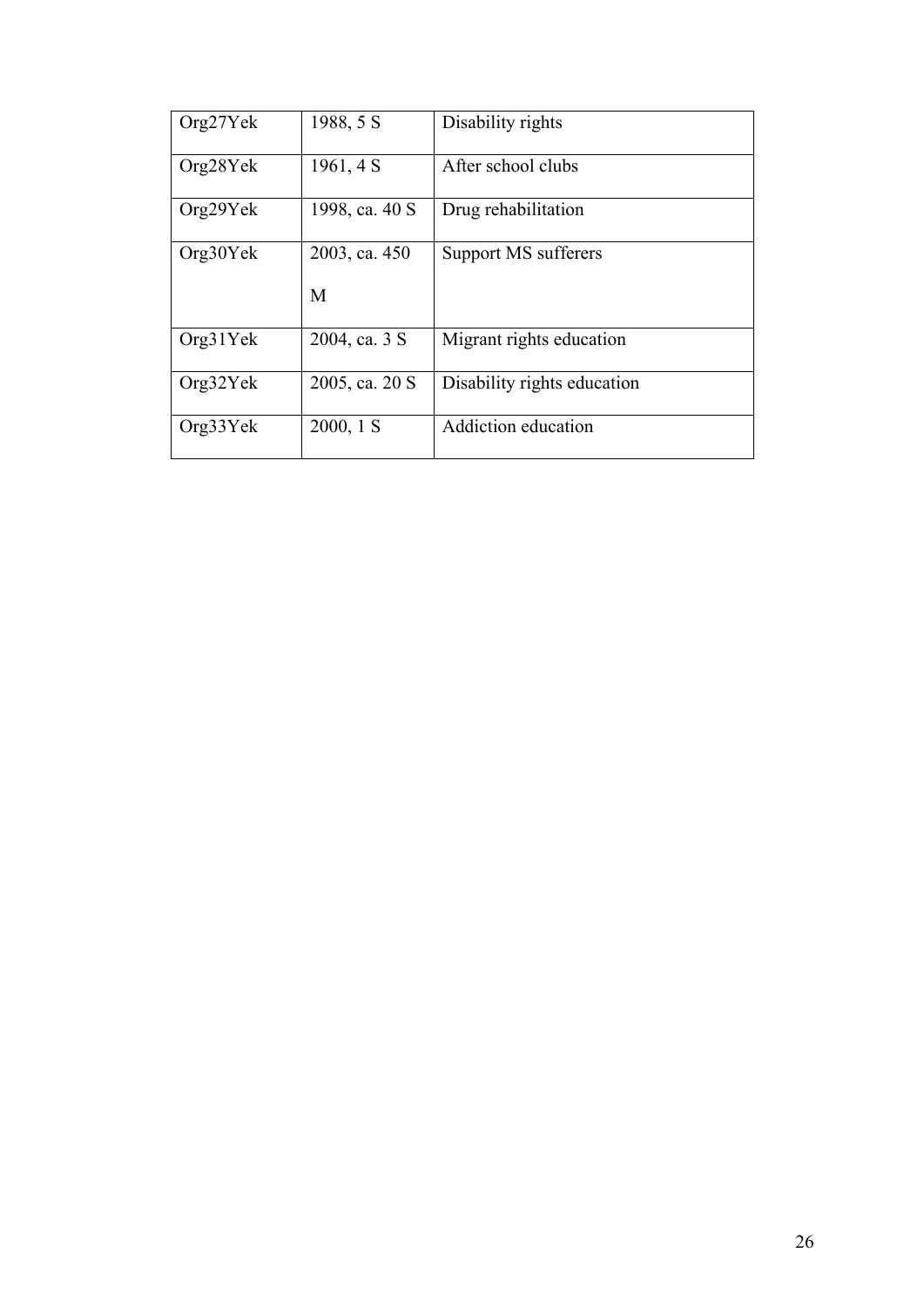#### **References**

- Alekseeva, L., Aslamazyan, M., Auzan, A., Vakhina, L., Gefter, V., Grafova, L., … Levinson, L. (2005). *Statement by Russian Non-commercial, Non-Governmental Organisations: Say No to Tightening Control Over Civil Society*. *Johnson's Russia List*. Retrieved December 13, 2011, from http://www.cdi.org/russia/johnson/9297- 27.cfm
- Almog-Bar, M., & Schmid, H. (2014). Advocacy Activities of Nonprofit Human Service Organizations: A Critical Review. *Nonprofit and Voluntary Sector Quarterly*, *43*(1), 11–35.
- Andrews, K. T., & Edwards, B. (2004). Advocacy Organizations in the U.S. Political Process. *Annual Review of Sociology*, *30*, 479–506.
- Balassiano, K., & Chandler, S. M. (2010). The Emerging Role of Nonprofit Associations in Advocacy and Public Policy: Trends, Issues, and Prospects. *Nonprofit and Voluntary Sector Quarterly*, *39*(5), 946–955.
- Bennetts, M. (2012). *Russian Parliament Approves NGO "Foreign Agents" Law*. *RIA Novosti*. Retrieved July 6, 2012, from http://en.rian.ru/russia/20120706/174436993.html
- Beyers, J., & Kerremans, B. (2012). Domestic Embeddedness and the Dynamics of Multilevel Venue Shopping in Four EU Member States. *Governance*, *25*(2), 263–290.
- Boris, E., & Mosher-Williams, R. (1998). Nonprofit Advocacy Organizations: Assessing the Definitions, Classifications, and Data. *Nonprofit and Voluntary Sector Quarterly*, *27*(4), 488 –506.
- Braun, V., & Clarke, V. (2006). Using thematic analysis in psychology. *Qualitative Research in Psychology*, *3*(2), 77–101.
- Bruner, J. (1991). The Narrative Construction of Reality. *Critical Inquiry*, *18*(1), 1–21.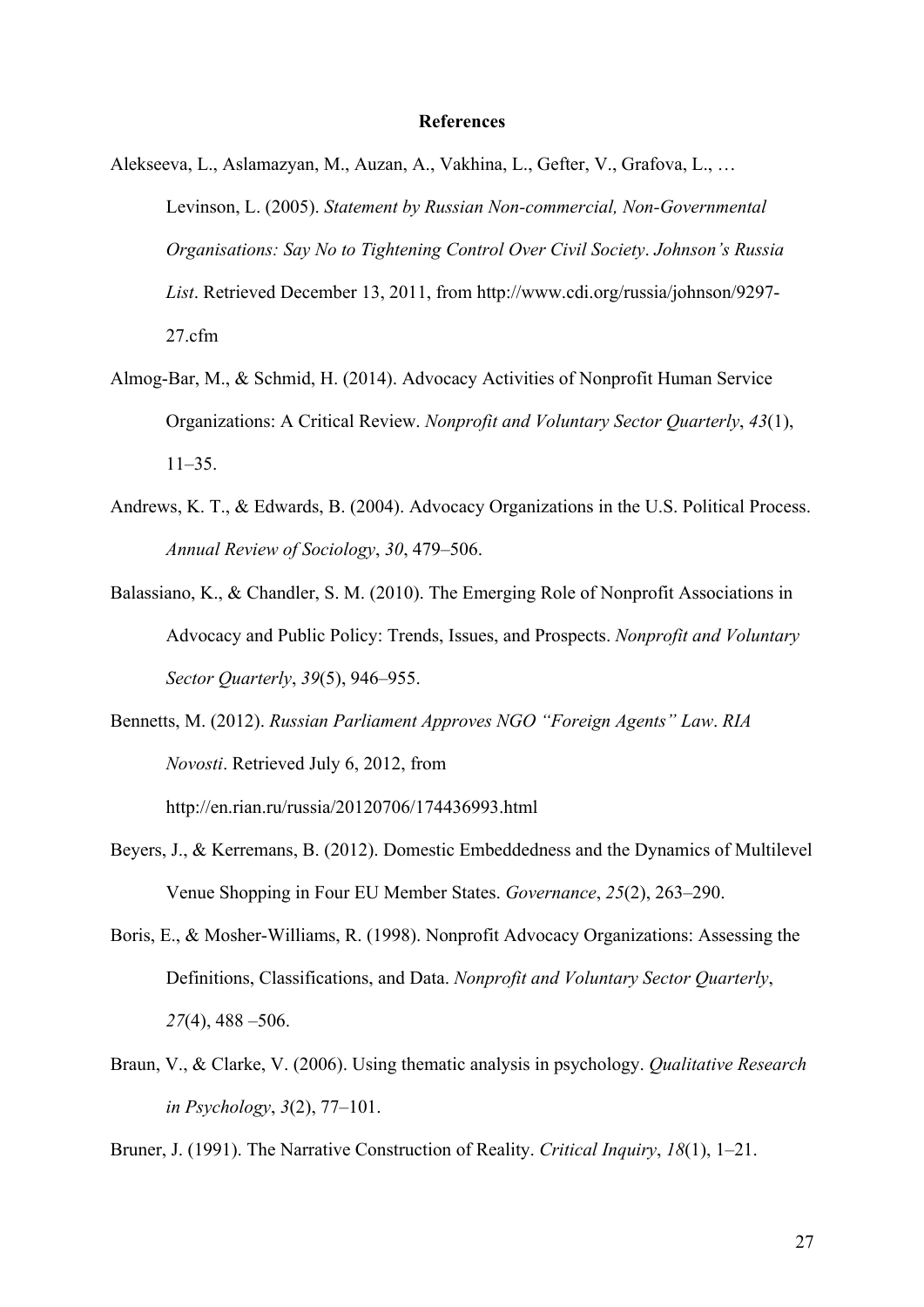- Bryanski, G. (2012, June 8). Russia's Putin signs anti-protest law before rally. *Reuters*. Retrieved from http://www.reuters.com/article/2012/06/08/us-russia-protestsidUSBRE8570ZH20120608
- Cerami, A. (2009). Welfare State Developments in the Russian Federation: Oil-led Social Policy and "The Russian Miracle." *Social Policy & Administration*, *43*(2), 105–120.

Chaskin, R. J., & Greenberg, D. M. (2013). Between Public and Private Action: Neighborhood Organizations and Local Governance. *Nonprofit and Voluntary Sector Quarterly*. Retrieved from http://nvs.sagepub.com/content/early/2013/11/11/0899764013510407

- Civic Chamber of the Russian Federation. (2010). *Report on the State of Civil Society in the Russian Federation 2010* (Annual Report). Moscow. Retrieved from http://www.oprf.ru/files/dokument2011/2010\_Report.pdf
- Corbin, J. M., & Strauss, A. L. (2008). *Basics of qualitative research: techniques and procedures for developing grounded theory*. Los Angeles, Calif.: Sage Publications.
- Crotty, J. (2006). Reshaping the Hourglass? The Environmental Movement and Civil Society Development in the Russian Federation. *Organization Studies*, *27*(9), 1319–1338.
- Crotty, J. (2009). Making a Difference? NGOs and Civil Society Development in Russia. *Europe-Asia Studies*, *61*(1), 85–108.
- Crotty, J., & Hall, S. M. (2013). Environmental responsibility in a transition context: Russian NGO perception and response. *Environment and Planning C: Government and Policy*,  $31(4)$ ,  $667 - 681$ .
- De Vaus, D. (2001). *Research Design in Social Research*. London: SAGE.
- Duer, A., & Mateo, G. (2013). Gaining access or going public? Interest group strategies in five European countries. *European Journal of Political Research*, *52*(5), 660–686.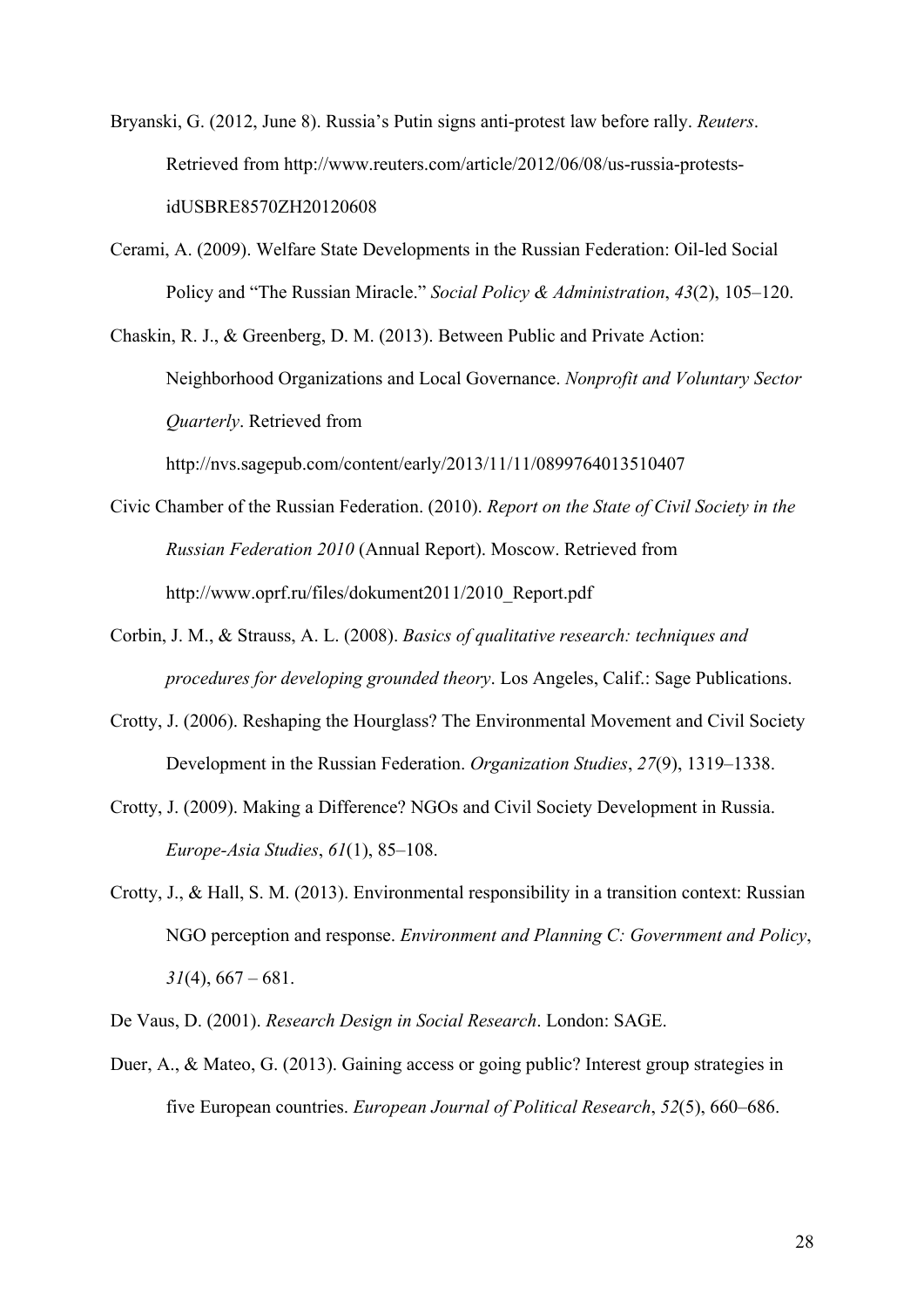Earle, J. (2013). *Hundreds of NGOs Checked for Foreign Agents, Extremism*. *The Moscow Times*. Retrieved May 30, 2013, from http://www.themoscowtimes.com/news/article/hundreds-of-ngos-checked-for-foreignagents-extremism/477173.html

- Eisenhardt, K. M. (1989). Building Theories from Case Study Research. *The Academy of Management Review*, *14*(4), 532–550.
- Federal State Statistics Service. (2010). *Всероссийская перепись населения 2010 года. Russian National Census of 2010*. Retrieved July 1, 2011, from http://www.perepis-2010.ru/
- Fröhlich, C. (2012). Civil society and the state intertwined: the case of disability NGOs in Russia. *East European Politics*, *28*(4), 371–389.
- Frumkin, P. (2002). *On Being Nonprofit: A Conceptual and Policy Primer*. Boston: Harvard University Press.
- Galaskiewicz, J., Bielefeld, W., & Dowell, M. (2006). Networks and Organizational Growth: A Study of Community Based Nonprofits. *Administrative Science Quarterly*, *51*(3), 337 –380.
- Garrow, E. E., & Hasenfeld, Y. (2014). Institutional Logics, Moral Frames, and Advocacy: Explaining the Purpose of Advocacy Among Nonprofit Human-Service Organizations. *Nonprofit and Voluntary Sector Quarterly*, *43*(1), 80–98.
- Guo, C., & Saxton, G. D. (2014). Tweeting Social Change: How Social Media Are Changing Nonprofit Advocacy. *Nonprofit and Voluntary Sector Quarterly*, *43*(1), 57–79.

Henderson, S. L. (2002). Selling Civil Society: Western Aid and the Nongovernmental Organization Sector in Russia. *Comparative Political Studies*, *35*(2), 139–167.

Howard, M. M. (2002). The Weakness of Postcommunist Civil Society. *Journal of Democracy*, *13*(1), 157–169.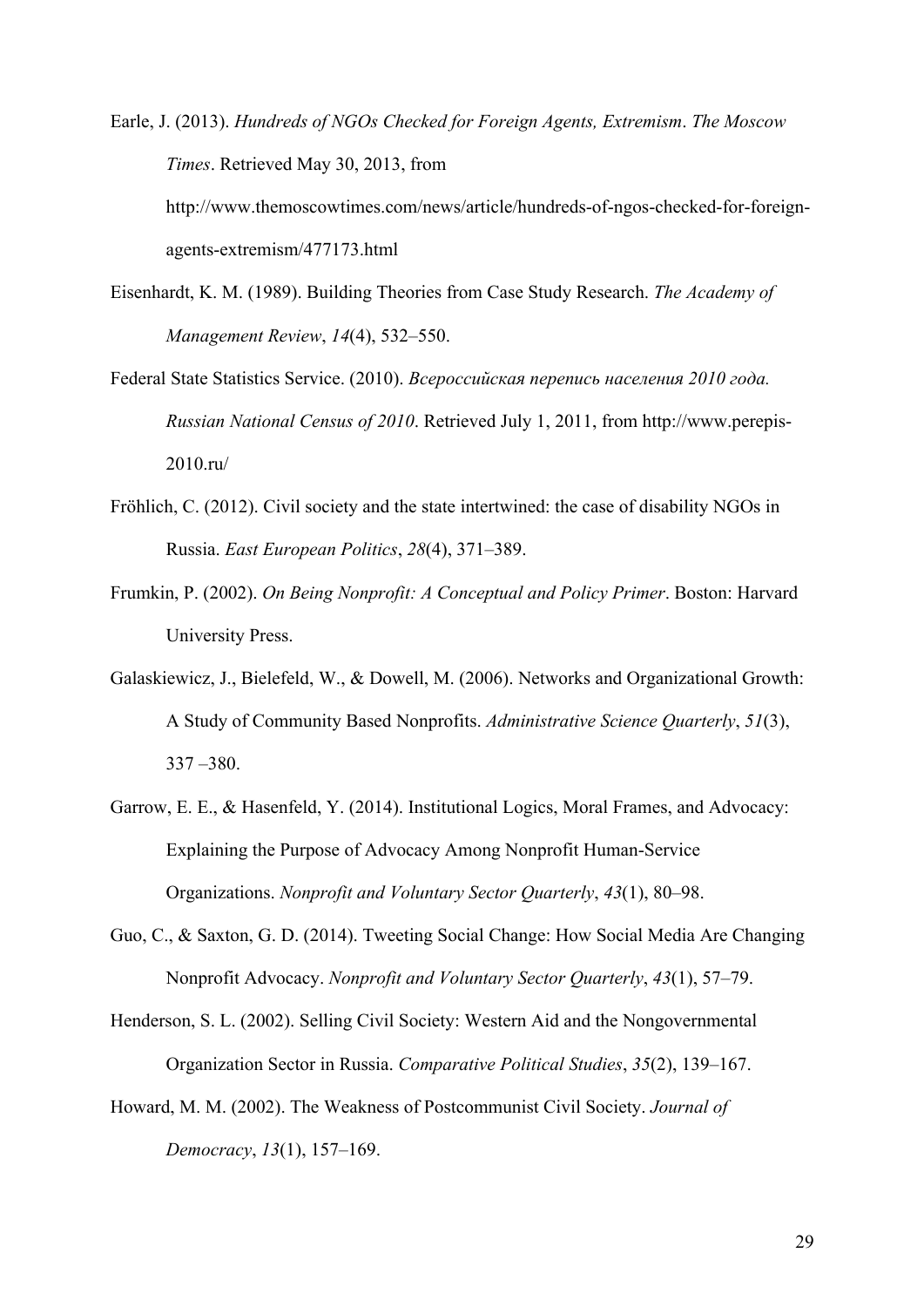- Iarskaia-Smirnova, E., & Romanov, P. (2002). "A Salary is not Important Here": The Professionalization of Social Work in Contemporary Russia. *Social Policy & Administration*, *36*(2), 123–141.
- Jakobson, L., & Sanovich, S. (2010). The Changing Models of the Russian Third Sector: Import Substitution Phase. *Journal of Civil Society*, *6*(3), 279–300.
- James, E., & Rose-Ackerman, S. (1986). *The Nonprofit Enterprise in Market Economics*. Amsterdam: Harwood Academic Publishers.
- Javeline, D., & Lindemann-Komarova, S. (2010). A Balanced Assessment of Russian Civil Society. *Journal of International Affairs*, *63*(2), 171–188.
- Kerlin, J. A., & Reid, E. J. (2010). The Financing and Programming of Advocacy in Complex Nonprofit Structures. *Nonprofit and Voluntary Sector Quarterly*, *39*(5), 802–824.
- Kraemer, R., Whiteman, G., & Banerjee, B. (2013). Conflict and Astroturfing in Niyamgiri: The Importance of National Advocacy Networks in Anti-Corporate Social Movements. *Organization Studies*, *34*(5-6), 823–852.
- Ledeneva, A. V. (2006). *How Russia Really Works: The Informal Practices That Shaped Post-Soviet Politics and Business* (1st ed.). Ithaca: Cornell University Press.
- Lincoln, Y. S., & Guba, E. G. (1985). *Naturalistic inquiry*. Beverly Hills: Sage Publications.
- Ljubownikow, S., & Crotty, J. (2014). Civil Society in a Transitional Context: The Response of Health and Educational NGOs to Legislative Changes in Russia's Industrialized Regions. *Nonprofit and Voluntary Sector Quarterly*, *43*(4), 759–776.
- Ljubownikow, S., Crotty, J., & Rodgers, P. (2013). The State and Civil Society in Post-Soviet Russia: The Development of a Russian Style Civil Society. *Progress in Development Studies*, *13*(2), 153–166.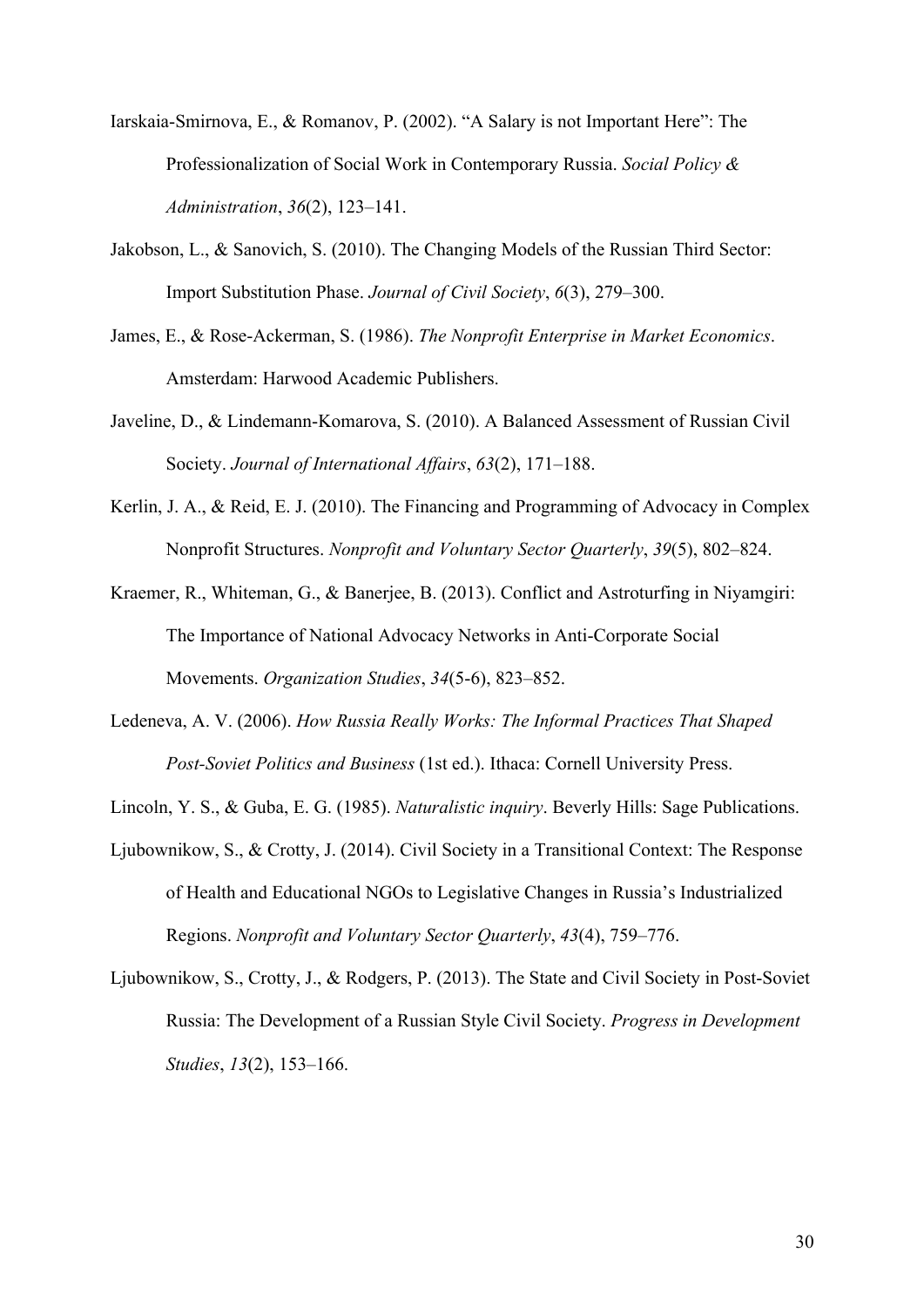- Maxwell, M. P. (2006). NGOs in Russia: Is the Recent Russian NGO Legislation the End of Civil Society in Russia. *Tulane Journal of International and Comparative Law*, *15*, 235–264.
- Meyer, D. S. (2004). Protest and Political Opportunities. *Annual Review of Sociology*, *30*(1), 125–145.
- Miles, M. B., & Huberman, A. M. (1999). *Qualitative Data Analysis* (2nd ed.). London: Sage.
- Mishler, W., & Rose, R. (1997). Trust, Distrust and Skepticism: Popular Evaluations of Civil and Political Institutions in Post-Communist Societies. *The Journal of Politics*, *59*(2), 418–451.
- Mosley, J. (2010). Organizational Resources and Environmental Incentives: Understanding the Policy Advocacy Involvement of Human Service Nonprofits. *Social Service Review*, *84*(1), 57–76.
- Mosley, J. (2011). Institutionalization, Privatization, and Political Opportunity: What Tactical Choices Reveal About the Policy Advocacy of Human Service Nonprofits. *Nonprofit and Voluntary Sector Quarterly*, *40*(3), 435–457.
- Mosley, J. (2012). Keeping the Lights On: How Government Funding Concerns Drive the Advocacy Agendas of Nonprofit Homeless Service Providers. *Journal of Public Administration Research and Theory*, *22*(4), 841–866.
- Mosley, J., & Grogan, C. M. (2013). Representation in Nonelected Participatory Processes: How Residents Understand the Role of Nonprofit Community-based Organizations. *Journal of Public Administration Research & Theory*, *23*(4), 839–863.
- Moulton, S., & Eckerd, A. (2012). Preserving the Publicness of the Nonprofit Sector Resources, Roles, and Public Values. *Nonprofit and Voluntary Sector Quarterly*, *41*(4), 656–685.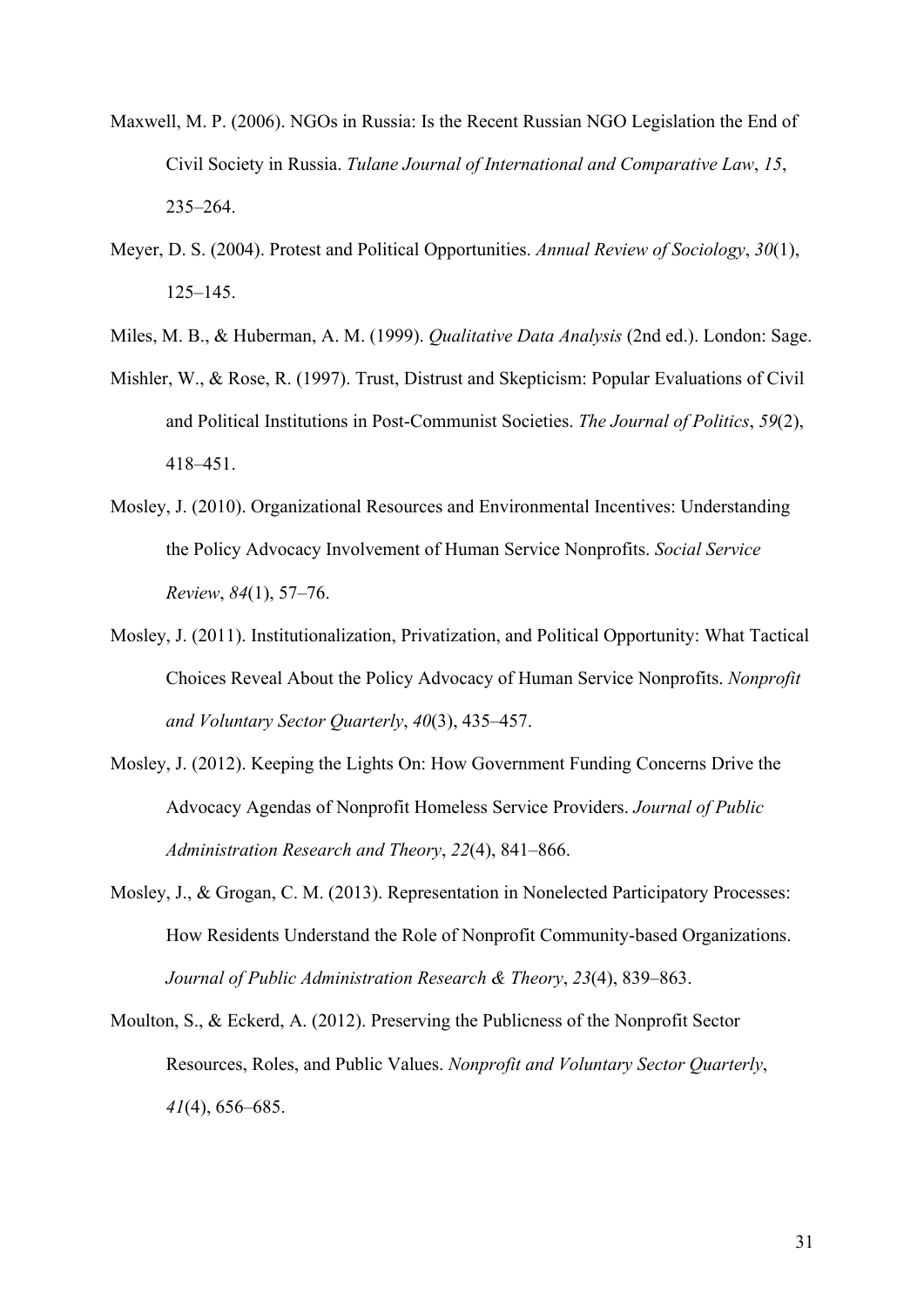Nicholson-Crotty, J. (2009). The Stages and Strategies of Advocacy Among Nonprofit Reproductive Health Providers. *Nonprofit and Voluntary Sector Quarterly*, *38*(6), 1044–1053.

Richter, J. (2009). Putin and the Public Chamber. *Post-Soviet Affairs*, *25*(1), 39–65.

- Rivkin-Fish, M. R. (1999). Sexuality Education in Russia: Defining Pleasure and Danger for a Fledgling Democratic Society. *Social Science & Medicine*, *49*(6), 801–814.
- Rose, R. (2000). Getting things done in an antimodern society: social capital networks in Russia. *Social Capital: A Multifaceted Perspective*, 147–172.
- Salamon, L. M., & Anheier, H. K. (1998). Social Origins of Civil Society: Explaining the Nonprofit Sector Cross-Nationally. *Voluntas: International Journal of Voluntary and Nonprofit Organizations*, *9*(3), 213–248.
- Sanders, M. L., & McClellan, J. G. (2014). Being business-like while pursuing a social mission: Acknowledging the inherent tensions in US nonprofit organizing. *Organization*, *21*(1), 68–89.
- Schmid, H., Bar, M., & Nirel, R. (2008). Advocacy Activities in Nonprofit Human Service Organizations. *Nonprofit and Voluntary Sector Quarterly*, *37*(4), 581 –602.
- Siggelkow, N. (2007). Persuasion with case studies. *Academy of Management Journal*, *50*(1),  $20 - 24$ .
- Sil, R., & Chen, C. (2004). State Legitimacy and the (In)significance of Democracy in Post-Communist Russia. *Europe-Asia Studies*, *56*(3), 347–368.
- Spencer, S. B. (2011). Culture as Structure in Emerging Civic Organizations in Russia. *Nonprofit and Voluntary Sector Quarterly*, *40*(6), 1073 –1091.
- Suarez, D. F., & Hwang, H. (2008). Civic Engagement and Nonprofit Lobbying in California, 1998-2003. *Nonprofit and Voluntary Sector Quarterly*, *37*(1), 93–112.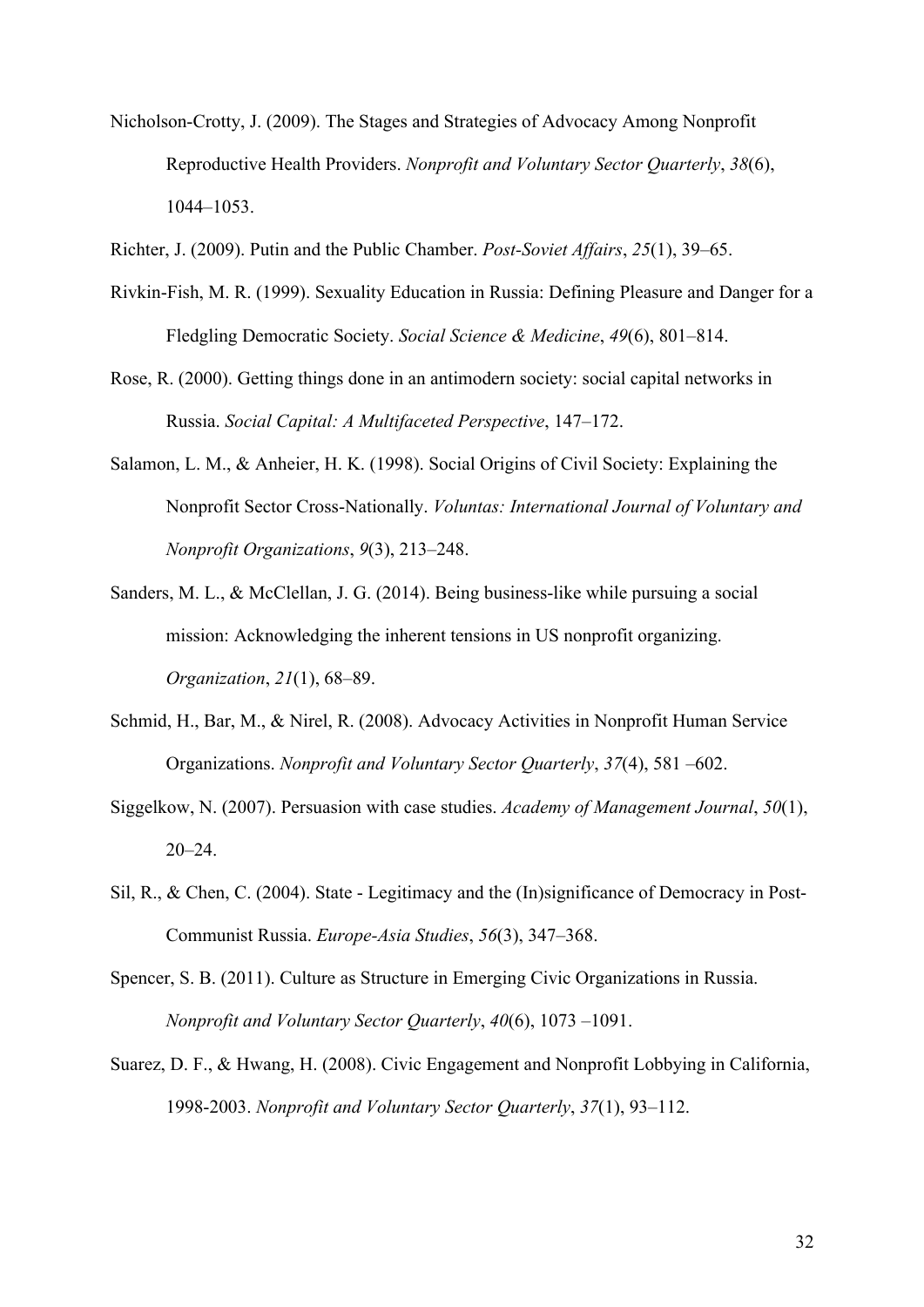- Tarrow, S. (1988). National Politics and Collective Action: Recent Theory and Research in Western Europe and the United States. *Annual Review of Sociology*, *14*, 421–440.
- Titterton, M. (2006). Social Policy in a Cold Climate: Health and Social Welfare in Russia. *Social Policy & Administration*, *40*(1), 88–103.
- Tomlinson, F., & Schwabenland, C. (2009). Reconciling Competing Discourses of Diversity? The UK Non-Profit Sector Between Social Justice and the Business Case. *Organization*, *17*(1), 101–121.
- Van Til, J. (2009). A Paradigm Shift in Third Sector Theory and Practice: Refreshing the Wellsprings of Democratic Capacity. *American Behavioral Scientist*, *52*(7), 1069– 1081.
- Wegren, S., & Konitzer, A. (2007). Prospects for Managed Democracy in Russia. *Europe-Asia Studies*, *59*(6), 1025–1047.
- Weiner, D. R. (2002). *A Little Corner of Freedom: Russian Nature Protection from Stalin to Gorbachev*. Berkeley: University of California Press.

Weisbrod, B. (1978). *The Voluntary Independent Sector*. Lexington: Lexington Books.

Wheeler, M., Unbegaun, B. O., Falla, P. S., & Thompson, D. (2000). *The Oxford Russian dictionary* (3rd ed..). Oxford ; New York: Oxford University Press.